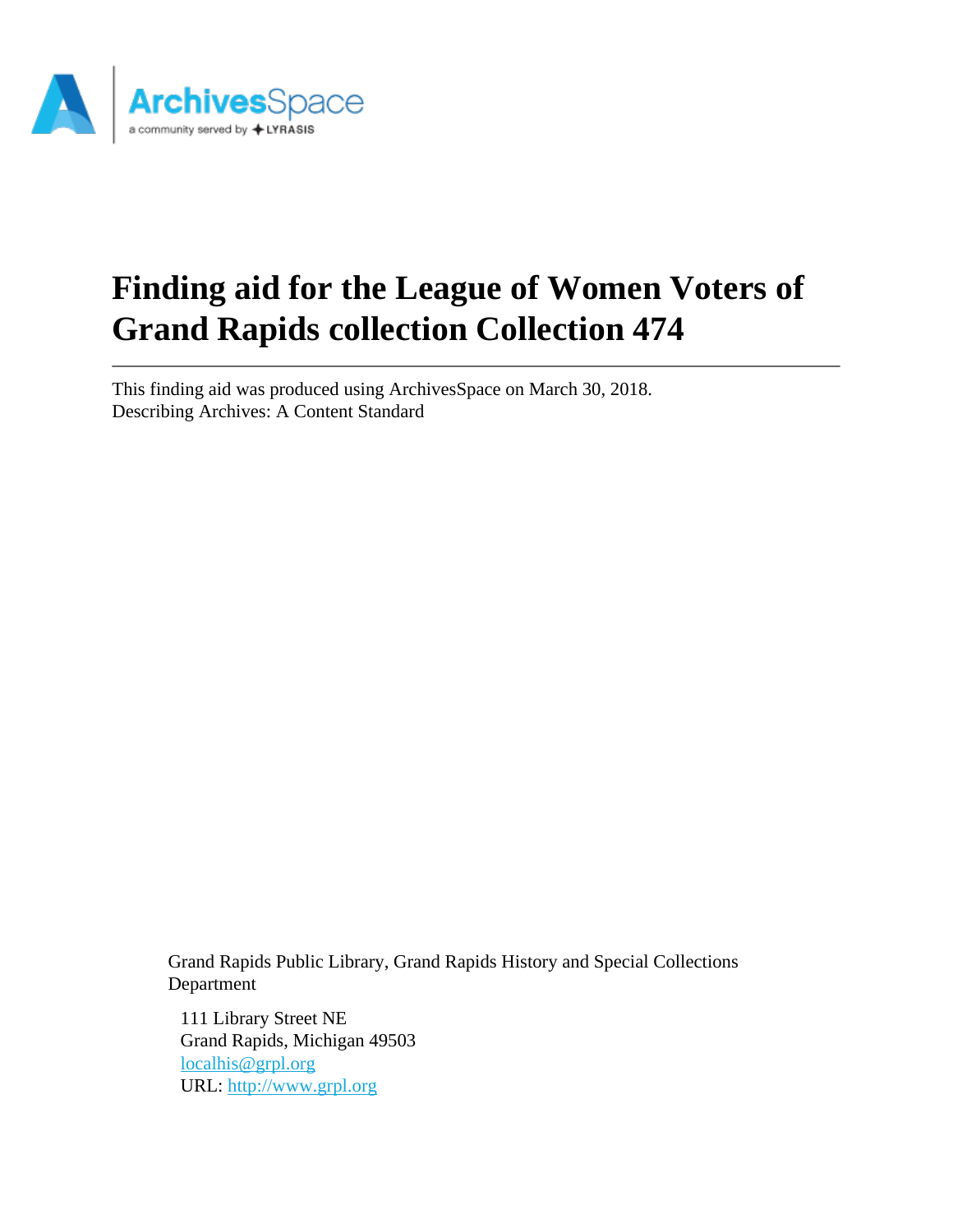# <span id="page-1-0"></span>**Table of Contents**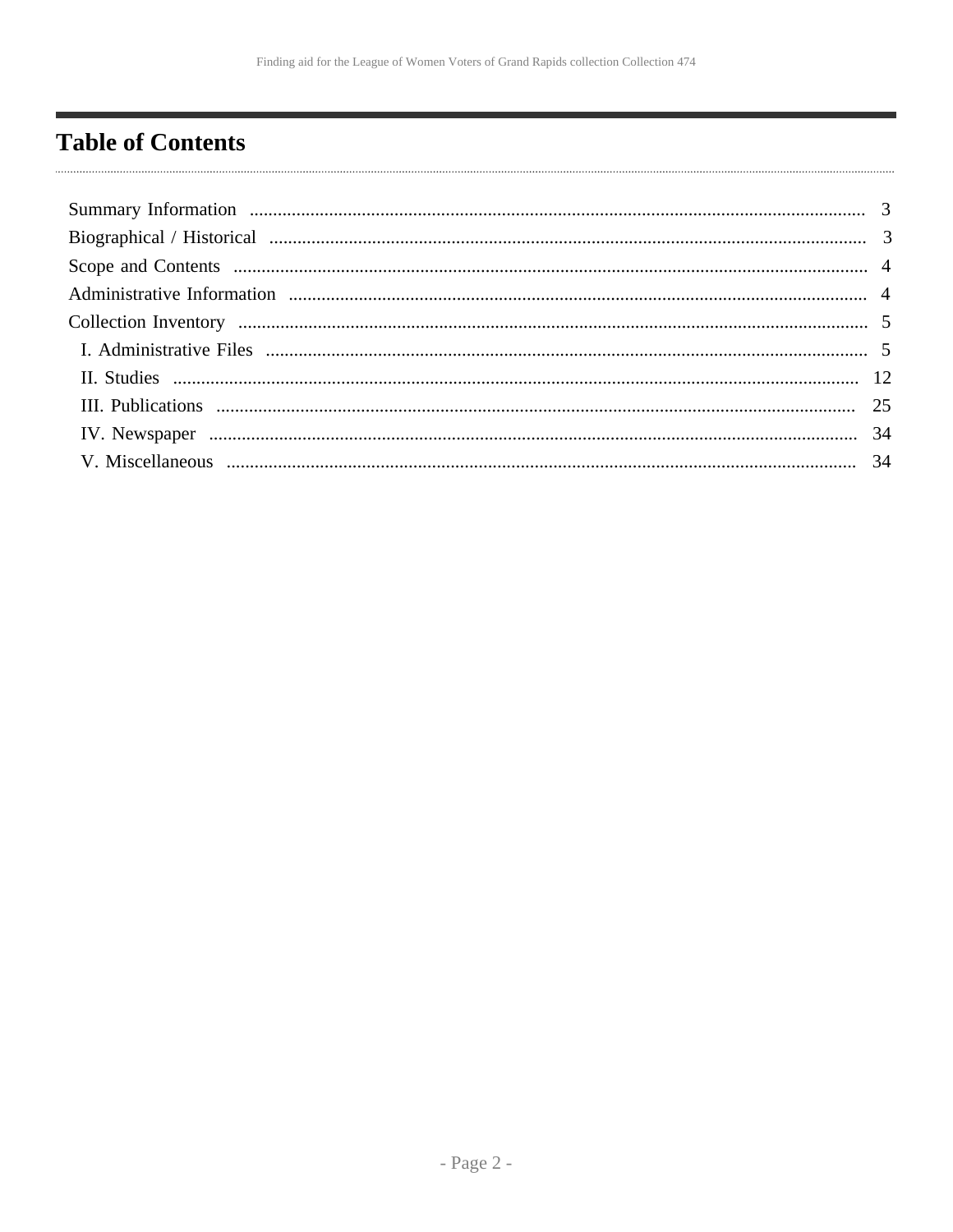# <span id="page-2-0"></span>**Summary Information**

| <b>Repository:</b>                  | Grand Rapids Public Library, Grand Rapids History and Special<br><b>Collections Department</b>                                                                                                                                                                                                                                                                                                                                                                                                                                                                                                                                                                                                                                                                                                                                                                                                                                                      |
|-------------------------------------|-----------------------------------------------------------------------------------------------------------------------------------------------------------------------------------------------------------------------------------------------------------------------------------------------------------------------------------------------------------------------------------------------------------------------------------------------------------------------------------------------------------------------------------------------------------------------------------------------------------------------------------------------------------------------------------------------------------------------------------------------------------------------------------------------------------------------------------------------------------------------------------------------------------------------------------------------------|
| <b>Title:</b>                       | League of Women Voters of Grand Rapids collection                                                                                                                                                                                                                                                                                                                                                                                                                                                                                                                                                                                                                                                                                                                                                                                                                                                                                                   |
| ID:                                 | Collection 474                                                                                                                                                                                                                                                                                                                                                                                                                                                                                                                                                                                                                                                                                                                                                                                                                                                                                                                                      |
| Date [inclusive]:                   | 1912-2017                                                                                                                                                                                                                                                                                                                                                                                                                                                                                                                                                                                                                                                                                                                                                                                                                                                                                                                                           |
| <b>Physical Description:</b>        | 14 Linear Feet                                                                                                                                                                                                                                                                                                                                                                                                                                                                                                                                                                                                                                                                                                                                                                                                                                                                                                                                      |
| Language of the<br><b>Material:</b> | English                                                                                                                                                                                                                                                                                                                                                                                                                                                                                                                                                                                                                                                                                                                                                                                                                                                                                                                                             |
| Abstract:                           | In 1921, Miss Grace Van Hoesen, Miss Christine Keck, Dr. Mary<br>Hinsdale, and Mrs. David Warner founded the League of Women<br>Voters of Grand Rapids, Mich. This non-partisan organization aimed<br>to educate men and women on public policies, government, and voting.<br>The league was inspired by the formation of the national league in<br>1919, and was incorporated in 1949. The work of the league has ranged<br>from women's health, war prevention, education, and child welfare<br>to voter registration, international affairs, and natural resources. The<br>collection spans from 1921 to the early 21st century. The collection<br>includes the league's position papers, publications, informational<br>guides, scrapbooks, studies, and administrative files. This collection<br>is related to collection 104, the Dorothy Leonard Judd Papers. The<br>League of Women Voters of Grand Rapids continues to be active<br>today. |

#### **^** [Return to Table of Contents](#page-1-0)

# <span id="page-2-1"></span>**Biographical / Historical**

In the spring of 1921, The League of Women Voters of Grand Rapids, Mich. was founded by Miss Grace Van Hoesen, Miss Christine Keck, Dr. Mary Hinsdale, and Mrs. David Warner. This occurred shortly after the league was created at the national level by Miss Carrie Chapman Catt in 1919, and after the 19th amendment was passed, allowing women to vote. The purpose of the non- partisan league was to educate men and women on public policies, government, voting laws and participation. The league was incorporated in 1949.

In their early years, the League of Women Voters of Grand Rapids attended local club meetings to educate others on voting, including the Federation of Women's Club, the Women's University Club, and the St. Cecilia Society. The league connected with government officials and policymakers to discuss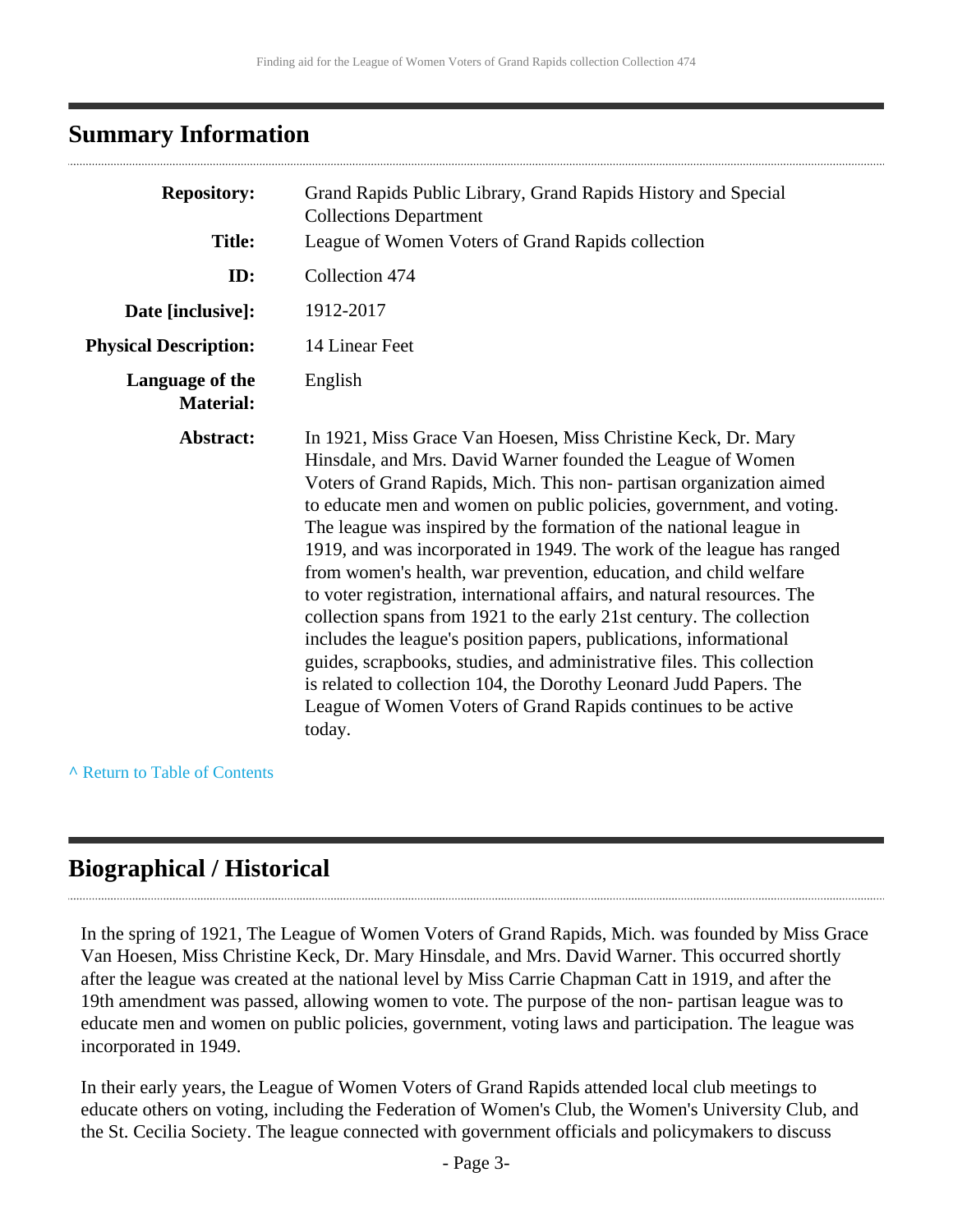public issues, and to lobby in favor or in opposition of policies. With the growth of the league, the members organized committees to study issues including but not limited to child welfare, women's health, efficiency in government, industry, education, and natural resources. Later, the league expanded their studies to research laws, social security, national defense, NATO, and international relations, among other topics. After the 26th amendment was passed, the league opened membership to younger voters. In the mid and late 90's, the league has visited schools and businesses and has successfully helped hundreds of eligible citizens register to vote.

The League of Women Voters of Grand Rapids continues to be active today.

**^** [Return to Table of Contents](#page-1-0)

# <span id="page-3-0"></span>**Scope and Contents**

The materials in the League of Women Voter's of Grand Rapids collection are organized chronologically and by content, with the exception of the miscellaneous series that is organized by form. The collection is divided into six series: administrative files, studies, publications, newspaper, and miscellaneous. Included in this collection are materials from the national League of Women Voters and the state League of Women Voters. The majority of the collection are studies and publications. These materials may be useful to anyone studying the political involvement of women in Grand Rapids, the emergence and advancement of women's clubs, and the adversities the State of Michigan or the city of Grand Rapids have faced regarding education, taxes, legislation, and youth, among other topics. This collection may also serve anyone interested the collection 104, the Dorothy Leonard Judd papers.

**^** [Return to Table of Contents](#page-1-0)

# <span id="page-3-1"></span>**Administrative Information**

## **Publication Statement**

Grand Rapids Public Library, Grand Rapids History and Special Collections Department

111 Library Street NE Grand Rapids, Michigan 49503 [localhis@grpl.org](mailto:localhis@grpl.org) URL:<http://www.grpl.org>

**^** [Return to Table of Contents](#page-1-0)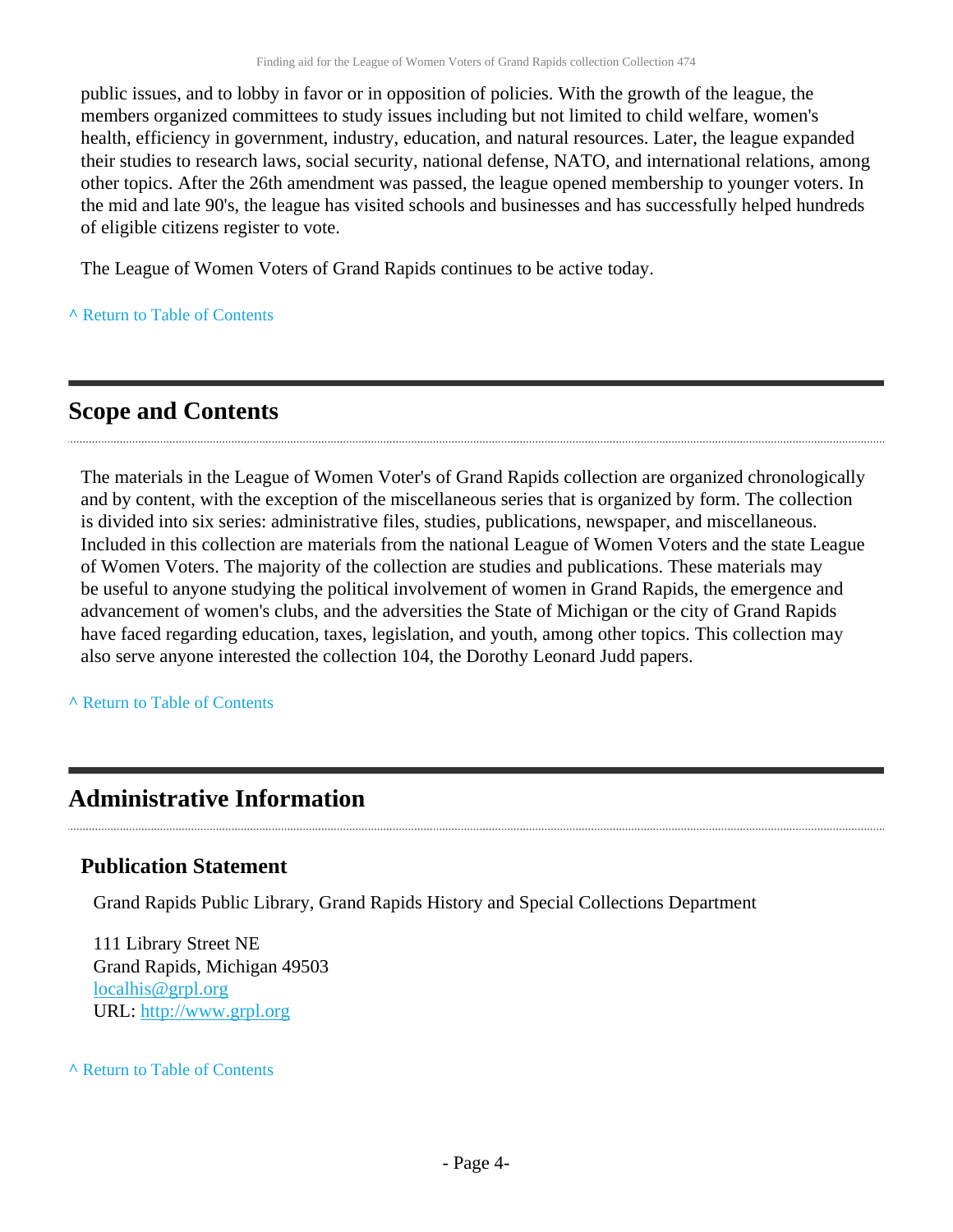# <span id="page-4-0"></span>**Collection Inventory**

## <span id="page-4-1"></span>**I. Administrative Files, 1921-2009**

Date [inclusive]: 1921-2009

#### **Scope and Contents**

This series contains two historical reviews: one written in 1946, by Marjorie Wykes, and another written in the early 1990s. This series also contains correspondence ranging from 1929 to 1994, papers from the league's incorporation, annual meeting minutes and board meeting minutes, membership files, and treasury files. The treasury files are materials related to grants or donations, as well as bank deposit slips and statements, and they range form 1956 to 2010. This series also includes directories, guides for committees, and bylaws.

| <b>Title/Description</b>                                                       | <b>Instances</b> |                     |
|--------------------------------------------------------------------------------|------------------|---------------------|
| History, 1921-1990                                                             |                  |                     |
| Date [inclusive]: 1921-1990                                                    |                  |                     |
| History- Twenty-five years of growing pains by Marjorie<br>Wykes, 1921-1946    | Box 1            | Folder 1            |
| Date [inclusive]: 1921-1946                                                    |                  |                     |
| History and committee report, 1971-1972                                        | Box 1            | Folder <sub>2</sub> |
| Date [inclusive]: 1971-1972                                                    |                  |                     |
| History- League of Women Voters Through the Decades by Ray<br>J. Maxwell, 1990 | Box 1            | Folder <sub>3</sub> |
| Date [inclusive]: 1990                                                         |                  |                     |
| Correspondence, 1929-1994                                                      |                  |                     |
| Date [inclusive]: 1929-1994                                                    |                  |                     |
| Correspondence, 1929                                                           | Box 1            | Folder 4            |
| Date [inclusive]: 1929                                                         |                  |                     |
| Correspondence, 1940-1949                                                      | Box 1            | Folder 5            |
| Date [inclusive]: 1940-1949                                                    |                  |                     |
| Correspondence, 1940-1949                                                      | Box 1            | Folder 6            |
| Date [inclusive]: 1940-1949                                                    |                  |                     |
| Correspondence, 1950-1959                                                      | Box 1            | Folder <sub>7</sub> |
| Date [inclusive]: 1950-1959                                                    |                  |                     |
| Correspondence, 1972-1974                                                      | Box 1            | Folder <sub>8</sub> |
| Date [inclusive]: 1972-1974                                                    |                  |                     |
| Correspondence, 1975-1979                                                      | Box 1            | Folder 9            |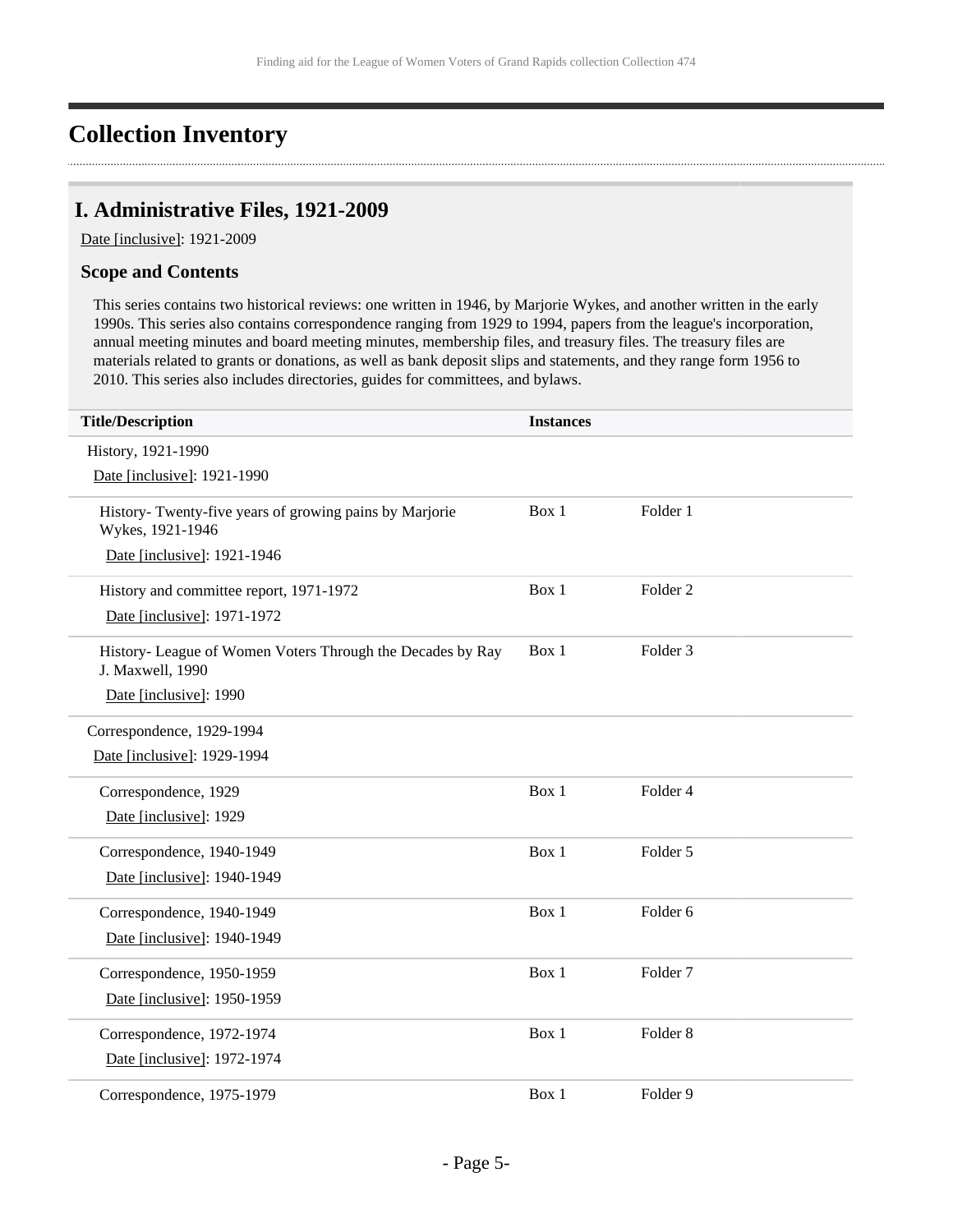| Date [inclusive]: 1975-1979                     |       |                     |  |
|-------------------------------------------------|-------|---------------------|--|
| Correspondence, 1985-1987                       | Box 1 | Folder 10           |  |
| Date [inclusive]: 1985-1987                     |       |                     |  |
| Correspondence, 1990-1994                       | Box 1 | Folder 11           |  |
| Date [inclusive]: 1990-1994                     |       |                     |  |
| Publicity, 1942-1979                            | Box 1 | Folder 12           |  |
| Date [inclusive]: 1942-1979                     |       |                     |  |
| Dorothy Leonard Judd, 1944-1990                 | Box 1 | Folder 13           |  |
| Date [inclusive]: 1944-1990                     |       |                     |  |
| Local Program, 1946-1975                        | Box 1 | Folder 14           |  |
| Date [inclusive]: 1946-1975                     |       |                     |  |
| Local Program, 1976-1978                        | Box 1 | Folder 15           |  |
| Date [inclusive]: 1976-1978                     |       |                     |  |
| Achievements, 1947-1988                         | Box 1 | Folder 16           |  |
| Date [inclusive]: 1947-1988                     |       |                     |  |
| Bylaws and Board Materials, 1948-1983           | Box 1 | Folder 17           |  |
| Date [inclusive]: 1948-1983                     |       |                     |  |
| Bylaws, 1997                                    | Box 1 | Folder 18           |  |
| Date [inclusive]: 1997                          |       |                     |  |
| Incorporation, 1948-1964                        |       |                     |  |
| Date [inclusive]: 1948-1964                     |       |                     |  |
| Incorporation and Non Profit Reports, 1948-1949 | Box 2 | Folder 1            |  |
| Date [inclusive]: 1948-1949                     |       |                     |  |
| Non Profit Reports, 1950-1959                   | Box 2 | Folder <sub>2</sub> |  |
| Date [inclusive]: 1950-1959                     |       |                     |  |
| Non Profit Reports, 1969-1977                   | Box 2 | Folder 3            |  |
| Date [inclusive]: 1969-1977                     |       |                     |  |
| Non Profit Reports, 1960-1964                   | Box 2 | Folder 4            |  |
| Date [inclusive]: 1960-1964                     |       |                     |  |
| Annual Meetings, 1950-1994                      |       |                     |  |
| Date [inclusive]: 1950-1994                     |       |                     |  |
| Annual Meetings, 1950-1958                      | Box 2 | Folder 5            |  |
| Date [inclusive]: 1950-1958                     |       |                     |  |
| Annual Meetings, 1960-1961                      | Box 2 | Folder 6            |  |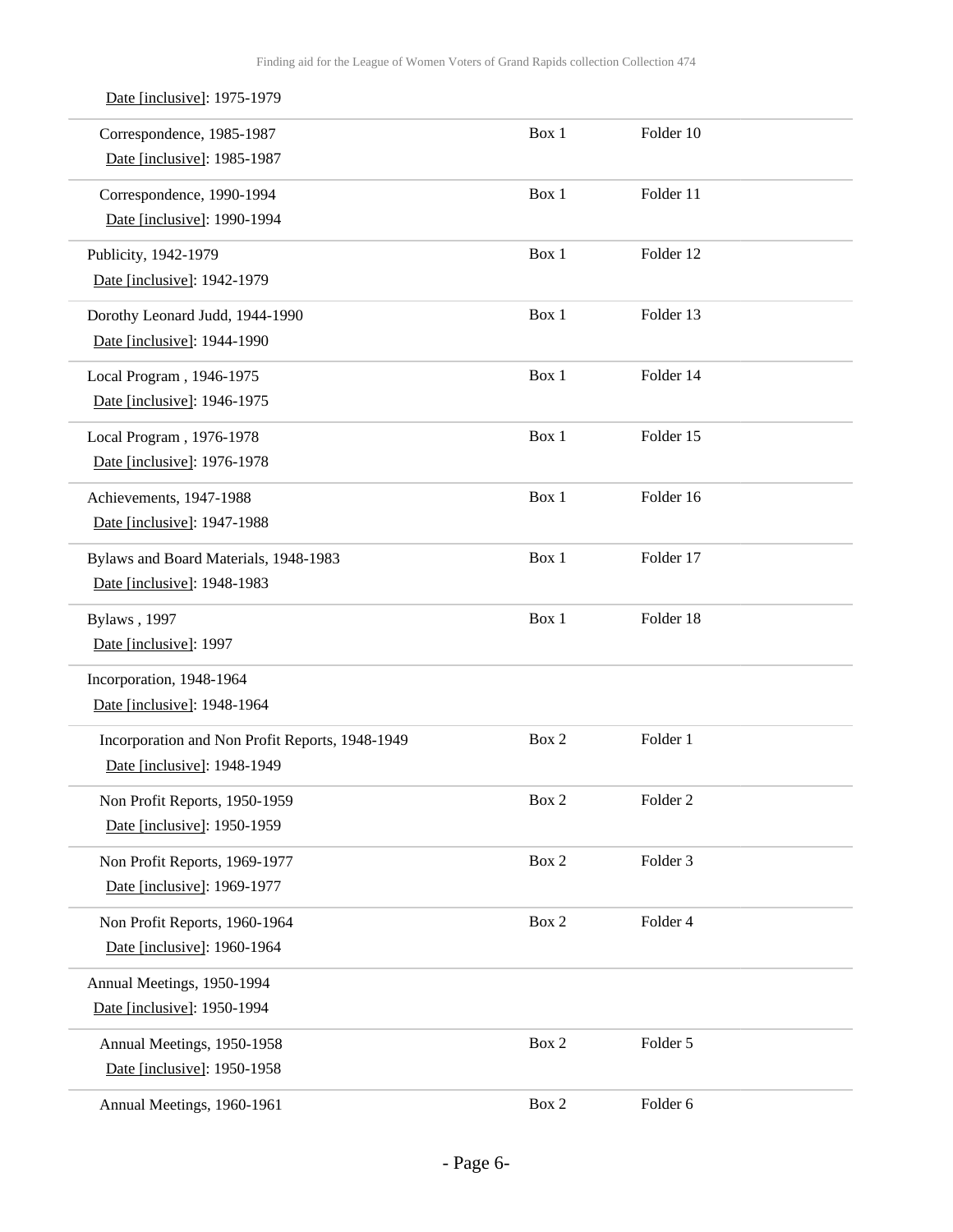| Date [inclusive]: 1960-1961      |       |                      |  |
|----------------------------------|-------|----------------------|--|
| Annual Meetings, 1962-1964       | Box 2 | Folder <sub>7</sub>  |  |
| Date [inclusive]: 1962-1964      |       |                      |  |
| Annual Meetings, 1965-1966       | Box 2 | Folder <sub>8</sub>  |  |
| Date [inclusive]: 1965-1966      |       |                      |  |
| Annual Meetings, 1967-1969       | Box 2 | Folder 9             |  |
| Date [inclusive]: 1967-1969      |       |                      |  |
| Annual Meetings, 1970-1972       | Box 2 | Folder 10            |  |
| Date [inclusive]: 1970-1972      |       |                      |  |
| Annual Meetings, 1973-1975       | Box 2 | Folder 11            |  |
| Date [inclusive]: 1973-1975      |       |                      |  |
| Annual Meetings, 1976-1979       | Box 2 | Folder 12            |  |
| Date [inclusive]: 1976-1979      |       |                      |  |
| Annual Meetings, 1980-1983       | Box 2 | Folder 13            |  |
| Date [inclusive]: 1980-1983      |       |                      |  |
| Annual Meetings, 1987-1989       | Box 2 | Folder 14            |  |
| Date [inclusive]: 1987-1989      |       |                      |  |
| Annual Meetings, 1990-1991       | Box 2 | Folder 15            |  |
| Date [inclusive]: 1990-1991      |       |                      |  |
| Annual Meeting, 1993             | Box 2 | Folder 16            |  |
| Date [inclusive]: 1993           |       |                      |  |
| Annual Meeting, 1994             | Box 2 | Folder 17            |  |
| Date [inclusive]: 1994           |       |                      |  |
| Board Meeting Minutes, 1951-2009 |       |                      |  |
| Date [inclusive]: 1951-2009      |       |                      |  |
| Board Minutes, 1951              | Box 2 | Folder 18            |  |
| Date [inclusive]: 1951           |       |                      |  |
| Board Minutes, 1952              | Box 2 | Folder 19            |  |
| Date [inclusive]: 1952           |       |                      |  |
| Board Minutes, 1953-1954         | Box 2 | Folder <sub>20</sub> |  |
| Date [inclusive]: 1953-1954      |       |                      |  |
| Board Minutes, 1955              | Box 2 | Folder 21            |  |
| Date [inclusive]: 1955           |       |                      |  |
| Board Minutes, 1956-1957         | Box 2 | Folder <sub>22</sub> |  |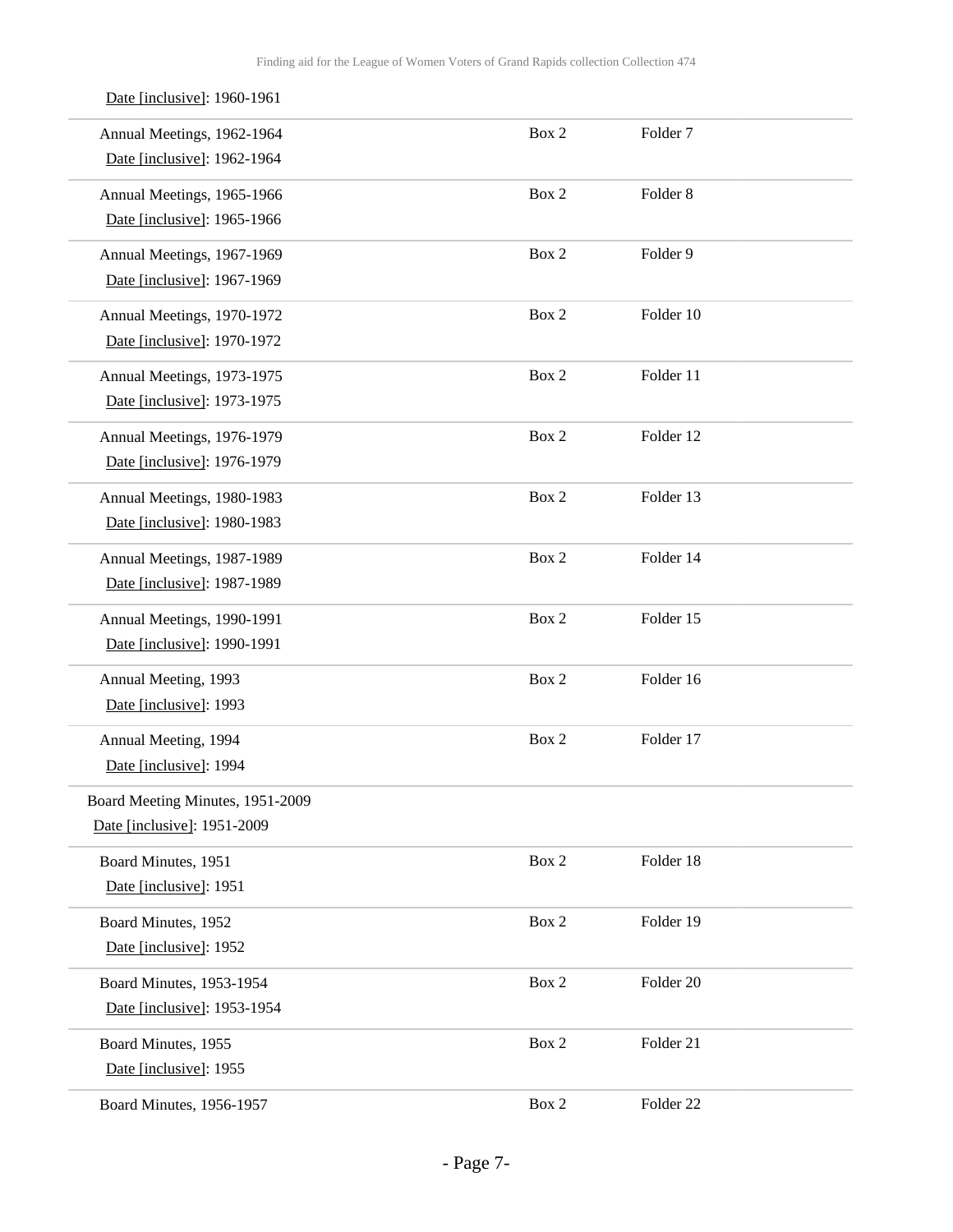| Date [inclusive]: 1956-1957                   |       |                     |  |
|-----------------------------------------------|-------|---------------------|--|
| Board Minutes, 1958-1959                      | Box 3 | Folder 1            |  |
| Date [inclusive]: 1958-1959                   |       |                     |  |
| Board Minutes, 1960-1961                      | Box 3 | Folder <sub>2</sub> |  |
| Date [inclusive]: 1960-1961                   |       |                     |  |
| Board Minutes, 1964-1965                      | Box 3 | Folder <sub>3</sub> |  |
| Date [inclusive]: 1964-1965                   |       |                     |  |
| <b>Board Minutes, 1966-1968</b>               | Box 3 | Folder 4            |  |
| Date [inclusive]: 1966-1968                   |       |                     |  |
| Board Minutes, 1969                           | Box 3 | Folder 5            |  |
| Date [inclusive]: 1969                        |       |                     |  |
| Board Minutes, 1970-1972                      | Box 3 | Folder <sub>6</sub> |  |
| Date [inclusive]: 1970-1972                   |       |                     |  |
| Board Minutes, 1973-1975                      | Box 3 | Folder <sub>7</sub> |  |
| Date [inclusive]: 1973-1975                   |       |                     |  |
| Board Minutes, 1977-1978                      | Box 3 | Folder <sub>8</sub> |  |
| Date [inclusive]: 1977-1978                   |       |                     |  |
| Board Minutes, 1979-1980                      | Box 3 | Folder 9            |  |
| Date [inclusive]: 1979-1980                   |       |                     |  |
| Board Minutes, 1981-1983                      | Box 3 | Folder 10           |  |
| Date [inclusive]: 1981-1983                   |       |                     |  |
| Board Minutes, 2008-2009                      | Box 3 | Folder 11           |  |
| Date [inclusive]: 2008-2009                   |       |                     |  |
| Non-Partisan Policy and Guidelines, 1959-1968 | Box 3 | Folder 12           |  |
| Date [inclusive]: 1959-1968                   |       |                     |  |
| Membership, 1960-1990                         |       |                     |  |
| Date [inclusive]: 1960-1990                   |       |                     |  |
| Membership, 1960-1978                         | Box 3 | Folder 13           |  |
| Date [inclusive]: 1960-1978                   |       |                     |  |
| Membership, 1979-1983                         | Box 3 | Folder 14           |  |
| Date [inclusive]: 1979-1983                   |       |                     |  |
| Membership-Correspondence, 1985-1989          | Box 3 | Folder 15           |  |
| Date [inclusive]: 1985-1989                   |       |                     |  |
| Membership- Guide, 1990                       | Box 3 | Folder 16           |  |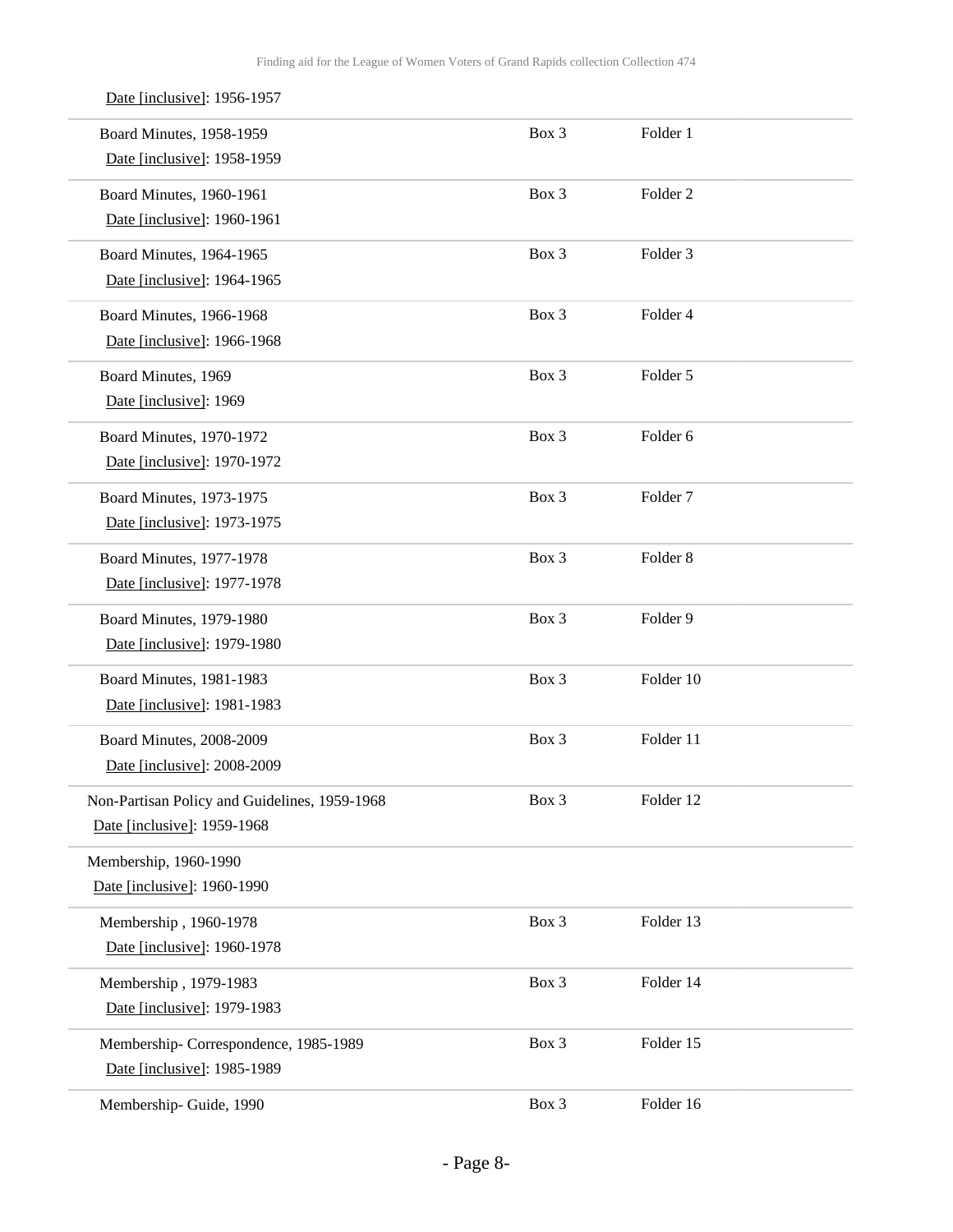| Date [inclusive]: 1990                                                        |       |                     |  |
|-------------------------------------------------------------------------------|-------|---------------------|--|
| Membership, 1990-1995                                                         | Box 3 | Folder 17           |  |
| Date [inclusive]: 1990-1995                                                   |       |                     |  |
| Membership-notecards, 1970-1990                                               | Box 4 | Folder 1            |  |
| Date [inclusive]: 1970-1990                                                   |       |                     |  |
| Discussion & Debate Questions- notecards, 1970                                | Box 4 | Folder <sub>2</sub> |  |
| Date [inclusive]: 1970                                                        |       |                     |  |
| Nominating Committee, 1969                                                    | Box 5 | Folder 1            |  |
| Date [inclusive]: 1969                                                        |       |                     |  |
| Proclamation for League of Women Voters Week by Mayor<br>Lyman S. Parks, 1973 | Box 5 | Folder <sub>2</sub> |  |
| Date [inclusive]: 1973                                                        |       |                     |  |
| Committee Materials, 1977                                                     | Box 5 | Folder <sub>3</sub> |  |
| Date [inclusive]: 1977                                                        |       |                     |  |
| Secretary Files, 1977-1978                                                    | Box 5 | Folder 4            |  |
| Date [inclusive]: 1977-1978                                                   |       |                     |  |
| Directories, 1977-1992                                                        | Box 5 | Folder 5            |  |
| Date [inclusive]: 1977-1992                                                   |       |                     |  |
| Holiday Open House, 1989                                                      | Box 5 | Folder 6            |  |
| Date [inclusive]: 1989                                                        |       |                     |  |
| Council '90, 1990                                                             | Box 5 | Folder <sub>7</sub> |  |
| Date [inclusive]: 1990                                                        |       |                     |  |
| Mailings- Position Papers, 1990                                               | Box 5 | Folder <sub>8</sub> |  |
| Date [inclusive]: 1990                                                        |       |                     |  |
| Trip to Lansing, 1990                                                         | Box 5 | Folder 9            |  |
| Date [inclusive]: 1990                                                        |       |                     |  |
| Celebrating Suffrage-70th celebration, 1990                                   | Box 5 | Folder 10           |  |
| Date [inclusive]: 1990                                                        |       |                     |  |
| Council '92, 1992                                                             | Box 5 | Folder 11           |  |
| Date [inclusive]: 1992                                                        |       |                     |  |
| Candidate Forums, 1992                                                        | Box 5 | Folder 12           |  |
| Date [inclusive]: 1992                                                        |       |                     |  |
| Leadership Committee, 1993                                                    | Box 5 | Folder 13           |  |
| Date [inclusive]: 1993                                                        |       |                     |  |
| League Convention, 1993                                                       | Box 5 | Folder 14           |  |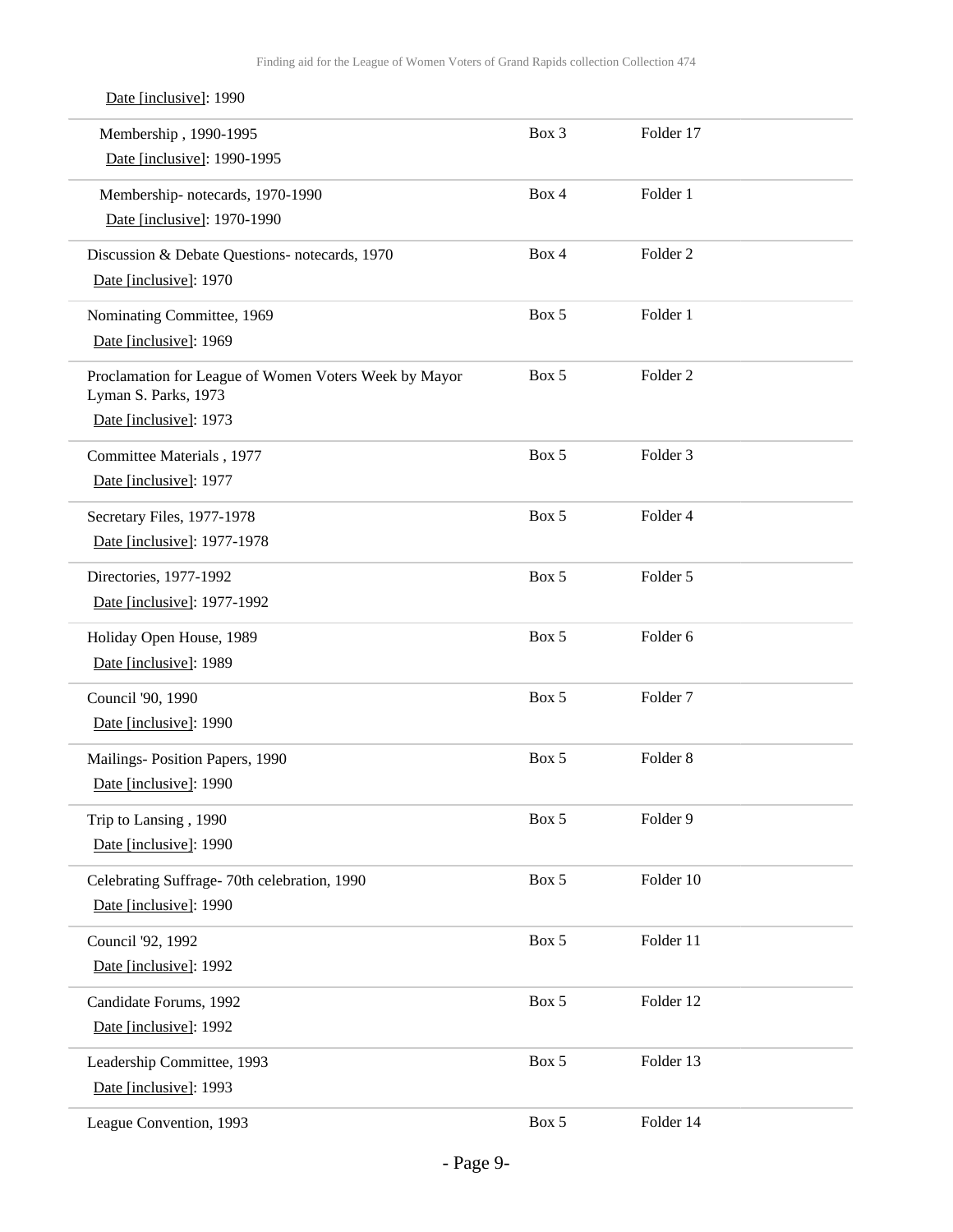| League Guidelines, 1994-2007<br>Date [inclusive]: 1994-2007 | Box 5 | Folder 15            |  |
|-------------------------------------------------------------|-------|----------------------|--|
| 75th Anniversary, 1995                                      | Box 5 | Folder 16            |  |
| Date [inclusive]: 1995                                      |       |                      |  |
| Gift to GRPL, 1999                                          | Box 5 | Folder 17            |  |
| Date [inclusive]: 1999                                      |       |                      |  |
| Emails, 2008-2010                                           | Box 5 | Folder 18            |  |
| Date [inclusive]: 2008-2010                                 |       |                      |  |
| Girl Scouts, 2009                                           | Box 5 | Folder 19            |  |
| Date [inclusive]: 2009                                      |       |                      |  |
| We Vote Workshop, 2009                                      | Box 5 | Folder 20            |  |
| Date [inclusive]: 2009                                      |       |                      |  |
| Letterhead and Stationary, (n.d)                            | Box 5 | Folder 21            |  |
| Date [bulk]: n.d                                            |       |                      |  |
| Forms, (n.d.)                                               | Box 5 | Folder <sub>22</sub> |  |
| Date [bulk]: n.d.                                           |       |                      |  |
| Treasury, 1956-2010                                         |       |                      |  |
| Date [inclusive]: 1956-2010                                 |       |                      |  |
| Treasury- Finance and Fundraising, 1956-1975                | Box 5 | Folder 23            |  |
| Date [inclusive]: 1956-1975                                 |       |                      |  |
| Treasury-Reports, 1958-1979                                 | Box 5 | Folder 24            |  |
| Date [inclusive]: 1958-1979                                 |       |                      |  |
| League Education Grant, 1976-1978                           | Box 5 | Folder <sub>25</sub> |  |
| Date [inclusive]: 1976-1978                                 |       |                      |  |
| League Education Grant, 1980-1986                           | Box 5 | Folder 26            |  |
| Date [inclusive]: 1980-1986                                 |       |                      |  |
| League Education Grant, 1987                                | Box 5 | Folder 27            |  |
| Date [inclusive]: 1987                                      |       |                      |  |
| Treasury, 1983-1987                                         | Box 6 | Folder 1             |  |
| Date [inclusive]: 1983-1987                                 |       |                      |  |
| Treasury- Donations and Grants, 1983-1985                   | Box 6 | Folder <sub>2</sub>  |  |
| Date [inclusive]: 1983-1985                                 |       |                      |  |
| Treasury- Donations and Grants, 1986-1987                   | Box 6 | Folder 3             |  |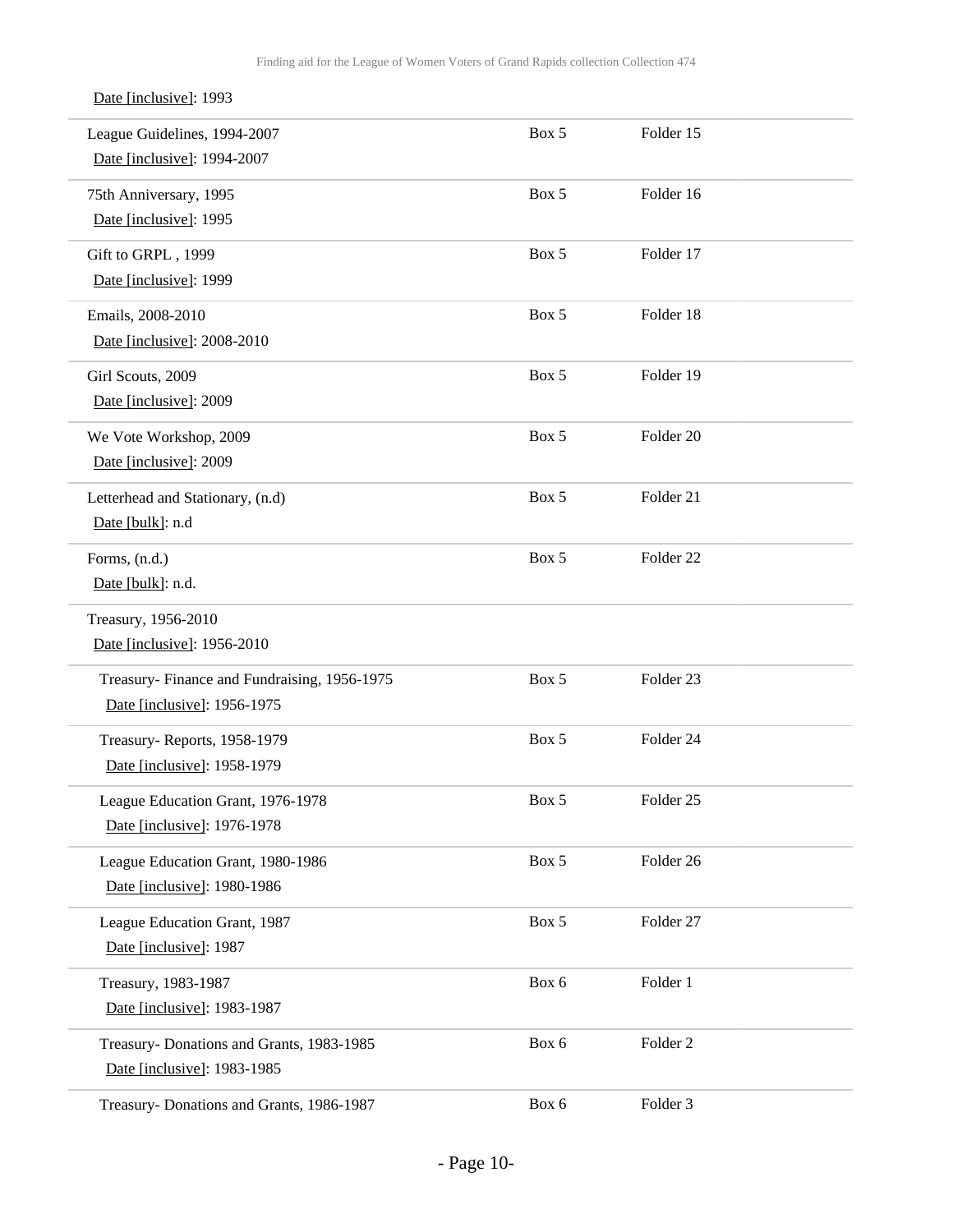| Date [inclusive]: 1986-1987                  |       |                     |  |
|----------------------------------------------|-------|---------------------|--|
| Check Stubs Book, 1984-1987                  | Box 6 | Folder 4            |  |
| Date [inclusive]: 1984-1987                  |       |                     |  |
| Federal Income Tax- Frank Blossom, 1985      | Box 6 | Folder 5            |  |
| Date [inclusive]: 1985                       |       |                     |  |
| Bank Deposit Slips, 1987                     | Box 6 | Folder <sub>6</sub> |  |
| Date [inclusive]: 1987                       |       |                     |  |
| Bank Statements, 1987                        | Box 6 | Folder <sub>7</sub> |  |
| Date [inclusive]: 1987                       |       |                     |  |
| Treasury, 1988-1991                          | Box 7 | Folder 1            |  |
| Date [inclusive]: 1988-1991                  |       |                     |  |
| Bank Deposit Slips, 1988                     | Box 7 | Folder <sub>2</sub> |  |
| Date [inclusive]: 1988                       |       |                     |  |
| <b>Bank Statements</b> , 1988                | Box 7 | Folder <sub>3</sub> |  |
| Date [inclusive]: 1988                       |       |                     |  |
| Bank Deposit Slips, 1989-1990                | Box 7 | Folder 4            |  |
| Date [inclusive]: 1989-1990                  |       |                     |  |
| Bank Statements, 1989                        | Box 7 | Folder 5            |  |
| Date [inclusive]: 1989                       |       |                     |  |
| Treasury Reports- Appleworks Disc, 1989-1991 | Box 7 | Folder <sub>6</sub> |  |
| Date [inclusive]: 1989-1991                  |       |                     |  |
| <b>Bank Statements</b> , 1990                | Box 7 | Folder <sub>7</sub> |  |
| Date [inclusive]: 1990                       |       |                     |  |
| Treasury- Fundraising Ideas, 1990-1991       | Box 7 | Folder 8            |  |
| Date [inclusive]: 1990-1991                  |       |                     |  |
| Miscellaneous Receipts, 1991                 | Box 7 | Folder 9            |  |
| Date [inclusive]: 1991                       |       |                     |  |
| Bank Deposit Slips, 1991                     | Box 7 | Folder 10           |  |
| Date [inclusive]: 1991                       |       |                     |  |
| Bank Statements, 1991                        | Box 7 | Folder 11           |  |
| Date [inclusive]: 1991                       |       |                     |  |
| Bank Statements and Deposit Slips, 1992      | Box 7 | Folder 12           |  |
| Date [inclusive]: 1992                       |       |                     |  |
| Huntington Bank, 2010                        | Box 7 | Folder 13           |  |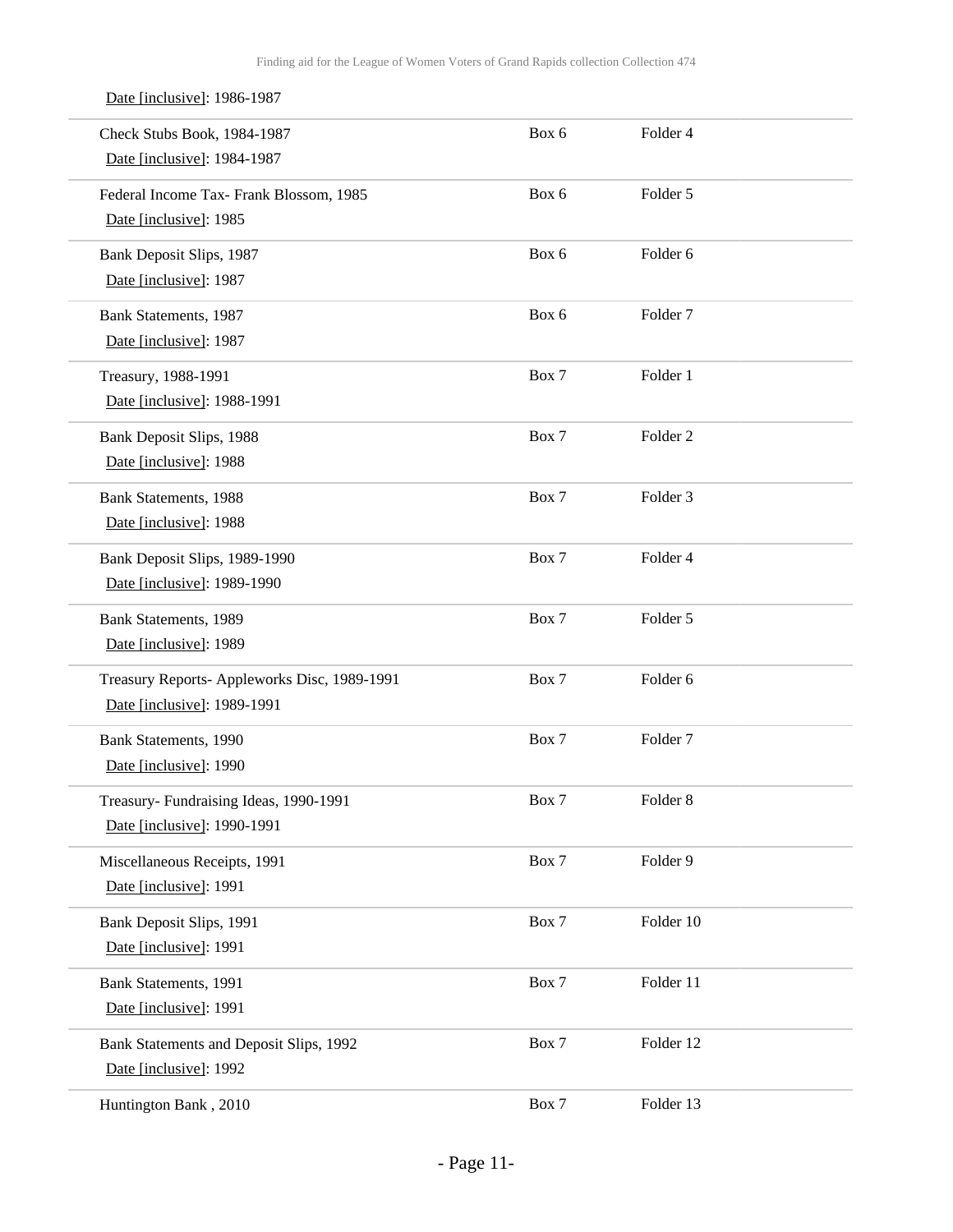#### **^** [Return to Table of Contents](#page-1-0)

## <span id="page-11-0"></span>**II. Studies, 1937-2009**

Date [inclusive]: 1937-2009

#### **Scope and Contents**

This series contains papers and studies, which range from 1937 to 2009. The greater part of these studies focus on international relations, education reform and funding, voter service, local government, children's childcare and youth delinquency, housing, taxes, natural resources and waste, and human resources, and health care. Additionally, this series includes papers on elections, the judicial system, and race relations in schools and in housing. There are also materials related to reproduction rights, women's rights, libraries, and people with disabilities.

| <b>Title/Description</b>                 | <b>Instances</b> |                     |
|------------------------------------------|------------------|---------------------|
| Grand Rapids Public Library Survey, 1937 | Box 8            | Folder 1            |
| Date [inclusive]: 1937                   |                  |                     |
| Grand Rapids Public Library, 1940-1942   | Box 8            | Folder <sub>2</sub> |
| Date [inclusive]: 1940-1942              |                  |                     |
| International Relations, 1938-1988       |                  |                     |
| Date [inclusive]: 1938-1988              |                  |                     |
| 1938-1945                                | Box 8            | Folder 3            |
| Date [inclusive]: 1938-1945              |                  |                     |
| 1950-1951                                | Box 8            | Folder 4            |
| Date [inclusive]: 1950-1951              |                  |                     |
| 1962-1963                                | Box 8            | Folder 5            |
| Date [inclusive]: 1962-1963              |                  |                     |
| 1968-1973                                | Box 8            | Folder 6            |
| Date [inclusive]: 1968-1973              |                  |                     |
| 1975-1976                                | Box 8            | Folder <sub>7</sub> |
| Date [inclusive]: 1975-1976              |                  |                     |
| 1977-1981                                | Box 8            | Folder <sub>8</sub> |
| Date [inclusive]: 1977-1981              |                  |                     |
| National Security, 1982-1984             | Box 8            | Folder 9            |
| Date [inclusive]: 1982-1984              |                  |                     |
| National Security, 1984-1988             | Box 8            | Folder 10           |
| Date [inclusive]: 1984-1988              |                  |                     |
| $F1$ $T$ $10101007$                      |                  |                     |

Education, 1940-1995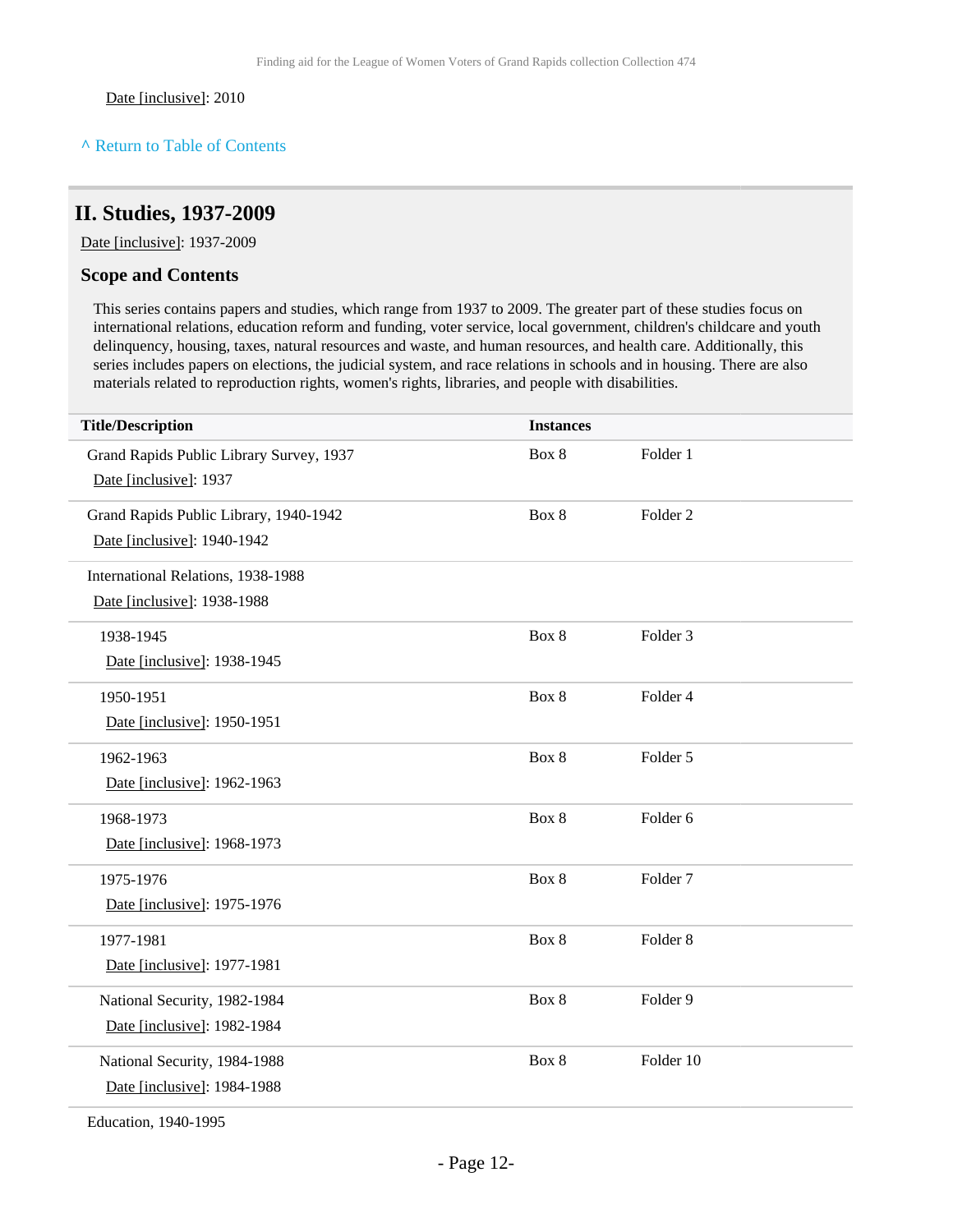Date [inclusive]: 1940-1995

| Education, 1940-1950<br>Date [inclusive]: 1940-1950                                    | Box 8 | Folder 11           |  |
|----------------------------------------------------------------------------------------|-------|---------------------|--|
| Our City at the Crossroads, 1946<br>Date [inclusive]: 1946                             | Box 8 | Folder 12           |  |
| Racial Intergration, 1950<br>Date [inclusive]: 1950                                    | Box 8 | Folder 13           |  |
| Education, 1961-1969<br>Date [inclusive]: 1961-1969                                    | Box 8 | Folder 14           |  |
| The MI Voter, 1969-1971<br>Date [inclusive]: 1969-1971                                 | Box 8 | Folder 15           |  |
| Michigan School Board Journal, 1969<br>Date [inclusive]: 1969                          | Box 8 | Folder 16           |  |
| Education, 1969-1970<br>Date [inclusive]: 1969-1970                                    | Box 9 | Folder 1            |  |
| Financing Education Study, 1969-1970<br>Date [inclusive]: 1969-1970                    | Box 9 | Folder <sub>2</sub> |  |
| Education, 1971<br>Date [inclusive]: 1971                                              | Box 9 | Folder 3            |  |
| House and Senate Booklets, 1971-1972<br>Date [inclusive]: 1971-1972                    | Box 9 | Folder 4            |  |
| Distribution of the Educational Dollar Pt. 1, 1971-1973<br>Date [inclusive]: 1971-1973 | Box 9 | Folder 5            |  |
| Distribution of the Educational Dollar Pt. 2, 1971-1973<br>Date [inclusive]: 1971-1973 | Box 9 | Folder <sub>6</sub> |  |
| Distribution of the Educational Dollar Pt. 3, 1971-1973<br>Date [inclusive]: 1971-1973 | Box 9 | Folder <sub>7</sub> |  |
| Financing Education Tax Proposals, 1972<br>Date [inclusive]: 1972                      | Box 9 | Folder <sub>8</sub> |  |
| Financing Education News Clippings, 1972<br>Date [inclusive]: 1972                     | Box 9 | Folder 9            |  |
| Education, 1972-1973<br>Date [inclusive]: 1972-1973                                    | Box 9 | Folder 10           |  |
| Education, 1972-1973                                                                   | Box 9 | Folder 11           |  |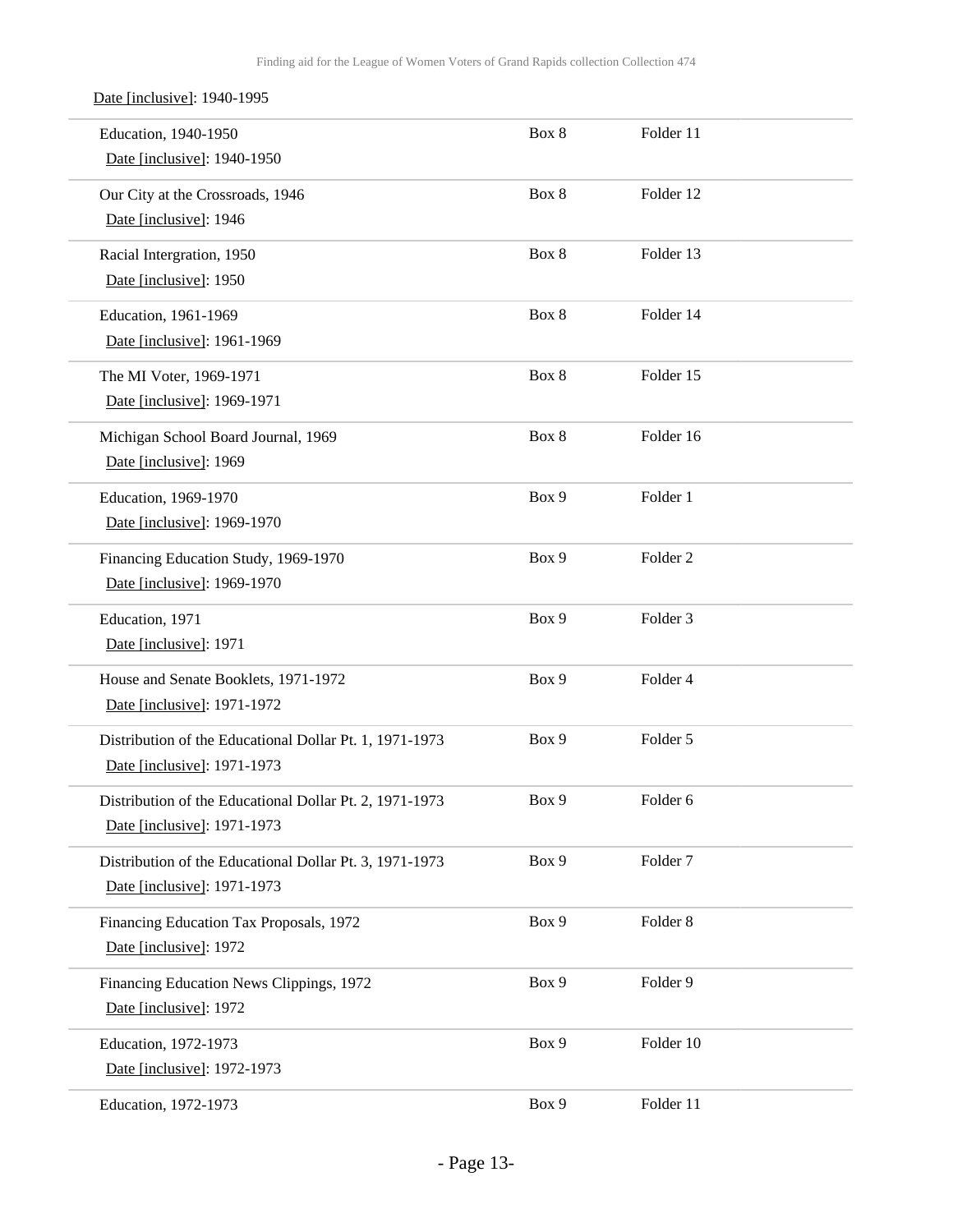## Date [inclusive]: 1972-1973

| Higher Education-College, 1975-1980 | Box 9         | Folder 12           |  |
|-------------------------------------|---------------|---------------------|--|
| Date [inclusive]: 1975-1980         |               |                     |  |
| Education, 1976-1979                | Box 9         | folder 13           |  |
| Date [inclusive]: 1976-1979         |               |                     |  |
| Education, 1980-1989                | Box 9         | Folder 14           |  |
| Date [inclusive]: 1980-1989         |               |                     |  |
| Education, 1980-1989                | Box 9         | Folder 15           |  |
| Date [inclusive]: 1980-1989         |               |                     |  |
| Education Reform Pt. 1, 1990-1995   | Box 9         | Folder 16           |  |
| Date [inclusive]: 1990-1995         |               |                     |  |
| Education Reform Pt. 2, 1990-1995   | <b>Box 10</b> | Folder 1            |  |
| Date [inclusive]: 1990-1995         |               |                     |  |
| Charter Schools Study, 1995         | Box 10        | Folder <sub>2</sub> |  |
| Date [inclusive]: 1995              |               |                     |  |
| Charter Schools Study, 1996-1997    | <b>Box 10</b> | Folder <sub>3</sub> |  |
| Date [inclusive]: 1996-1997         |               |                     |  |
| Charter School Study, 1997          | <b>Box 10</b> | Folder 4            |  |
| Date [inclusive]: 1997              |               |                     |  |
| Voter Service, 1940-1990            |               |                     |  |
| Date [inclusive]: 1940-1990         |               |                     |  |
| Flyers, 1940-1947                   | <b>Box 10</b> | Folder 5            |  |
| Date [inclusive]: 1940-1947         |               |                     |  |
| "They Represent You", 1951-1975     | Box 10        | Folder 6            |  |
| Date [inclusive]: 1951-1975         |               |                     |  |
| 1952                                | Box 10        | Folder <sub>7</sub> |  |
| Date [inclusive]: 1952              |               |                     |  |
| 1962                                | Box 10        | Folder <sub>8</sub> |  |
| Date [inclusive]: 1962              |               |                     |  |
| 1973-1976                           | <b>Box 10</b> | Folder 9            |  |
| Date [inclusive]: 1973-1976         |               |                     |  |
| 1977-1979                           | Box 10        | Folder 10           |  |
| Date [inclusive]: 1977-1979         |               |                     |  |
| 1982-1984                           | <b>Box 10</b> | Folder 11           |  |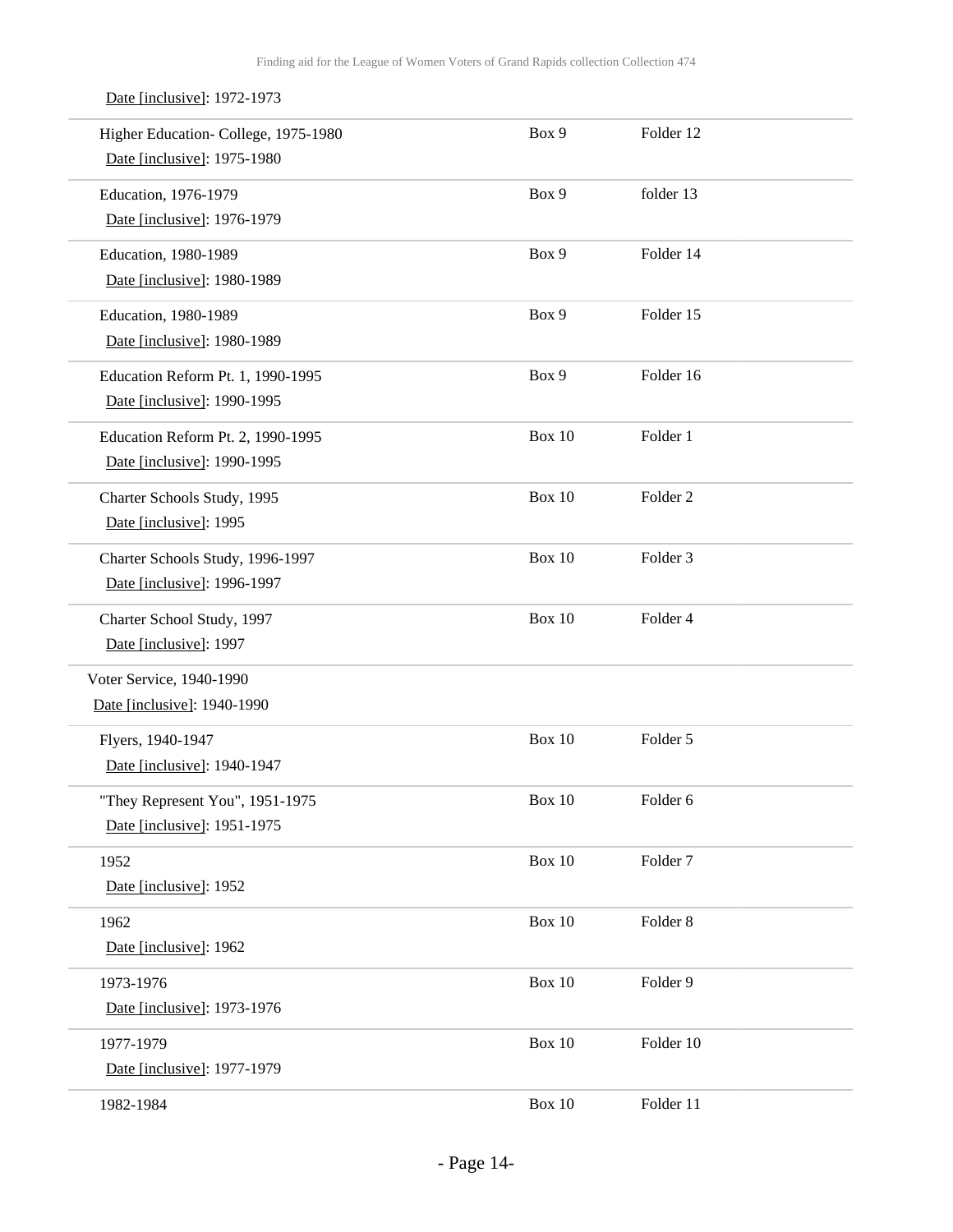| Date [inclusive]: 1982-1984                       |               |                     |  |
|---------------------------------------------------|---------------|---------------------|--|
| Guidelines, 1983-1984                             | <b>Box 10</b> | Folder 12           |  |
| Date [inclusive]: 1983-1984                       |               |                     |  |
| 1986                                              | <b>Box 10</b> | Folder 13           |  |
| Date [inclusive]: 1986                            |               |                     |  |
| 1989-1990                                         | Box 10        | Folder 14           |  |
| Date [inclusive]: 1989-1990                       |               |                     |  |
| 1989-1990                                         | Box $10$      | Folder 15           |  |
| Date [inclusive]: 1989-1990                       |               |                     |  |
| Voter Registration, 1989-1991                     | Box 10        | Folder 16           |  |
| Date [inclusive]: 1989-1991                       |               |                     |  |
| "The Polling Place", 1990-1994                    | Box 10        | Folder 17           |  |
| Date [inclusive]: 1990-1994                       |               |                     |  |
| Signs for "Vote" and "Democracy", 1990            | Box 10        | Folder 18           |  |
| Date [inclusive]: 1990                            |               |                     |  |
| Guidelines, 1992                                  | <b>Box 10</b> | Folder 19           |  |
| Date [inclusive]: 1992                            |               |                     |  |
| Win the Battle of Production, 1941                | Box 11        | Folder 1            |  |
| Date [inclusive]: 1941                            |               |                     |  |
| Local Civil Service, 1942-1958                    |               |                     |  |
| Date [inclusive]: 1942-1958                       |               |                     |  |
| 1942-1954                                         | Box 11        | Folder <sub>2</sub> |  |
| Date [inclusive]: 1942-1954                       |               |                     |  |
| 1955                                              | Box 11        | Folder 3            |  |
| Date [inclusive]: 1955                            |               |                     |  |
| 1957-1958                                         | Box 11        | Folder 4            |  |
| Date [inclusive]: 1957-1958                       |               |                     |  |
| Local Government, 1942-1982                       |               |                     |  |
| Date [inclusive]: 1942-1982                       |               |                     |  |
| Better Government, 1942                           | Box 11        | Folder 5            |  |
| Date [inclusive]: 1942                            |               |                     |  |
| Our City Government by Dorothy L. Judd, 1947-1953 | Box 11        | Folder 6            |  |
| Date [inclusive]: 1947-1953                       |               |                     |  |
| 1953-1954                                         | Box 11        | Folder <sub>7</sub> |  |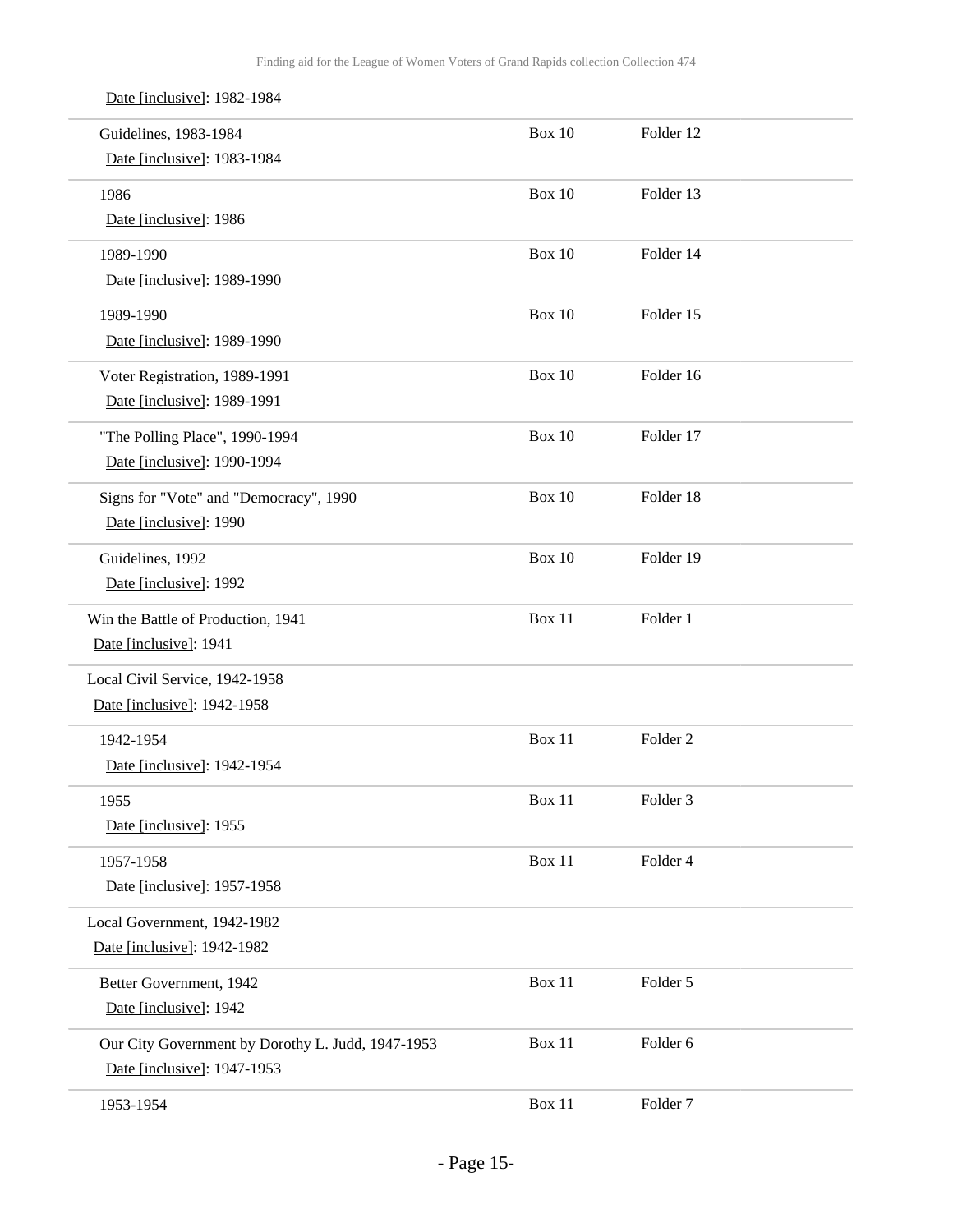Date [inclusive]: 1953-1954

| Our Metropolitan City by Dorothy L. Judd, 1960-1963<br>Date [inclusive]: 1960-1963 | Box 11        | Folder <sub>8</sub> |  |
|------------------------------------------------------------------------------------|---------------|---------------------|--|
| State Position, 1961-1962<br>Date [inclusive]: 1961-1962                           | Box 11        | Folder 9            |  |
| 1970-1975<br>Date [inclusive]: 1970-1975                                           | Box 11        | Folder 10           |  |
| 1976-1979<br>Date [inclusive]: 1976-1979                                           | Box 11        | Folder 11           |  |
| 1982<br>Date [inclusive]: 1982                                                     | Box 11        | Folder 12           |  |
| Children and Youth, 1948-1991<br>Date [inclusive]: 1948-1991                       |               |                     |  |
| Children, 1948-1962<br>Date [inclusive]: 1948-1962                                 | Box 11        | Folder 13           |  |
| Local Services, 1963-1964<br>Date [inclusive]: 1963-1964                           | Box 11        | Folder 14           |  |
| Local Services, 1972-1975<br>Date [inclusive]: 1972-1975                           | Box 11        | Folder 15           |  |
| Park School for Pregnant Students, 1973<br>Date [inclusive]: 1973                  | Box 11        | Folder 16           |  |
| Children and Youth, 1977-1978<br>Date [inclusive]: 1977-1978                       | <b>Box 11</b> | Folder 17           |  |
| Juvenile Code, 1980-1981<br>Date [inclusive]: 1980-1981                            | Box 11        | Folder 18           |  |
| Childcare, 1983-1984<br>Date [inclusive]: 1983-1984                                | <b>Box 12</b> | Folder 1            |  |
| Childcare and Defense Fund, 1985-1989<br>Date [inclusive]: 1985-1989               | <b>Box 12</b> | Folder <sub>2</sub> |  |
| Childcare and Defense Fund, 1985-1989<br>Date [inclusive]: 1985-1989               | Box 12        | Folder 3            |  |
| Children, 1990-1991<br>Date [inclusive]: 1990-1991                                 | Box 12        | Folder 4            |  |
| Displaced Persons Act, 1949                                                        | <b>Box 12</b> | Folder 5            |  |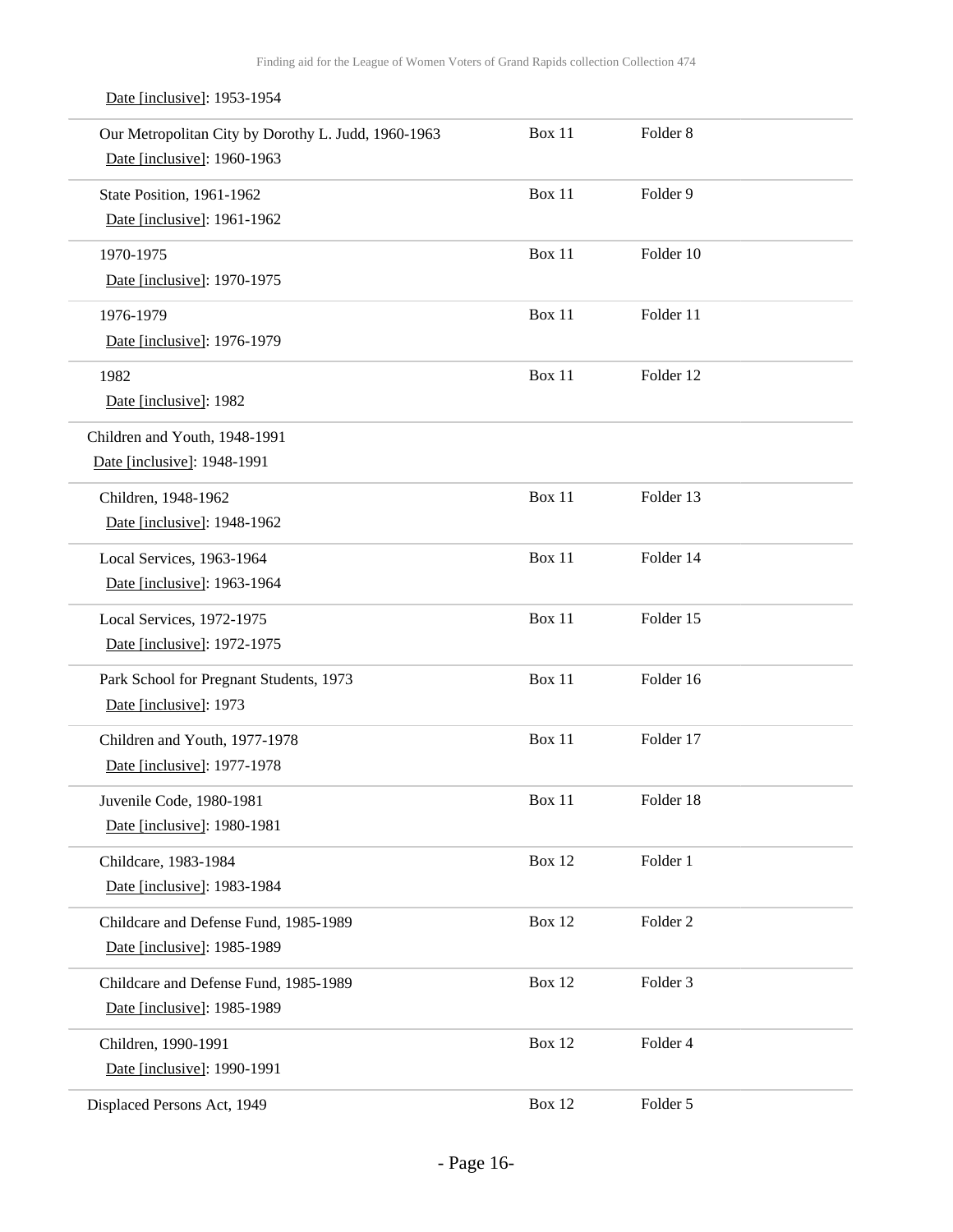| Date [inclusive]: 1949                                                          |               |                     |  |
|---------------------------------------------------------------------------------|---------------|---------------------|--|
| Bricker Amendment, 1952                                                         | Box 12        | Folder 6            |  |
| Date [inclusive]: 1952                                                          |               |                     |  |
| Hoxie- Sullivan Affair, 1953                                                    | Box 12        | Folder <sub>7</sub> |  |
| Date [inclusive]: 1953                                                          |               |                     |  |
| The Judicial System of Michigan, 1955                                           | Box 12        | Folder <sub>8</sub> |  |
| Date [inclusive]: 1955                                                          |               |                     |  |
| Technical Assistance, 1955                                                      | Box 12        | Folder 9            |  |
| Date [inclusive]: 1955                                                          |               |                     |  |
| Kent County Sanitation Code, 1955                                               | Box 12        | Folder 10           |  |
| Date [inclusive]: 1955                                                          |               |                     |  |
|                                                                                 |               |                     |  |
| Area Study Pt. 1, 1957<br>Date [inclusive]: 1957                                | Box 12        | Folder 11           |  |
|                                                                                 |               |                     |  |
| Area Study Pt. 2, 1958                                                          | Box 12        | Folder 12           |  |
| Date [inclusive]: 1958                                                          |               |                     |  |
| Bibliography on Metropolitan Area Problems by Mrs. B. G.<br><b>Brown</b> , 1958 | Box 12        | Folder 13           |  |
| Date [inclusive]: 1958                                                          |               |                     |  |
|                                                                                 |               |                     |  |
| Zoning Study, 1960-1964                                                         | Box 12        | Folder 14           |  |
| Date [inclusive]: 1960-1964                                                     |               |                     |  |
| Kent County Government Study, 1960-1964                                         | Box 12        | Folder 15           |  |
| Date [inclusive]: 1960-1964                                                     |               |                     |  |
| Kent County Government Study, 1966                                              | <b>Box 12</b> | Folder 16           |  |
| Date [inclusive]: 1966                                                          |               |                     |  |
| Airport Annexation, 1962                                                        | Box 12        | Folder 17           |  |
| Date [inclusive]: 1962                                                          |               |                     |  |
| Housing, 1966-1990                                                              |               |                     |  |
| Date [inclusive]: 1966-1990                                                     |               |                     |  |
| Housing Study, 1966-1968                                                        | Box 13        | Folder 1            |  |
| Date [inclusive]: 1966-1968                                                     |               |                     |  |
| Urban Crisis, 1975-1979                                                         | Box 13        | Folder <sub>2</sub> |  |
| Date [inclusive]: 1975-1979                                                     |               |                     |  |
|                                                                                 |               |                     |  |
| Urban Crisis, 1975-1979<br>Date [inclusive]: 1975-1979                          | Box 13        | Folder 3            |  |
|                                                                                 |               |                     |  |
| Fair Housing Task Force, 1976                                                   | Box 13        | Folder 4            |  |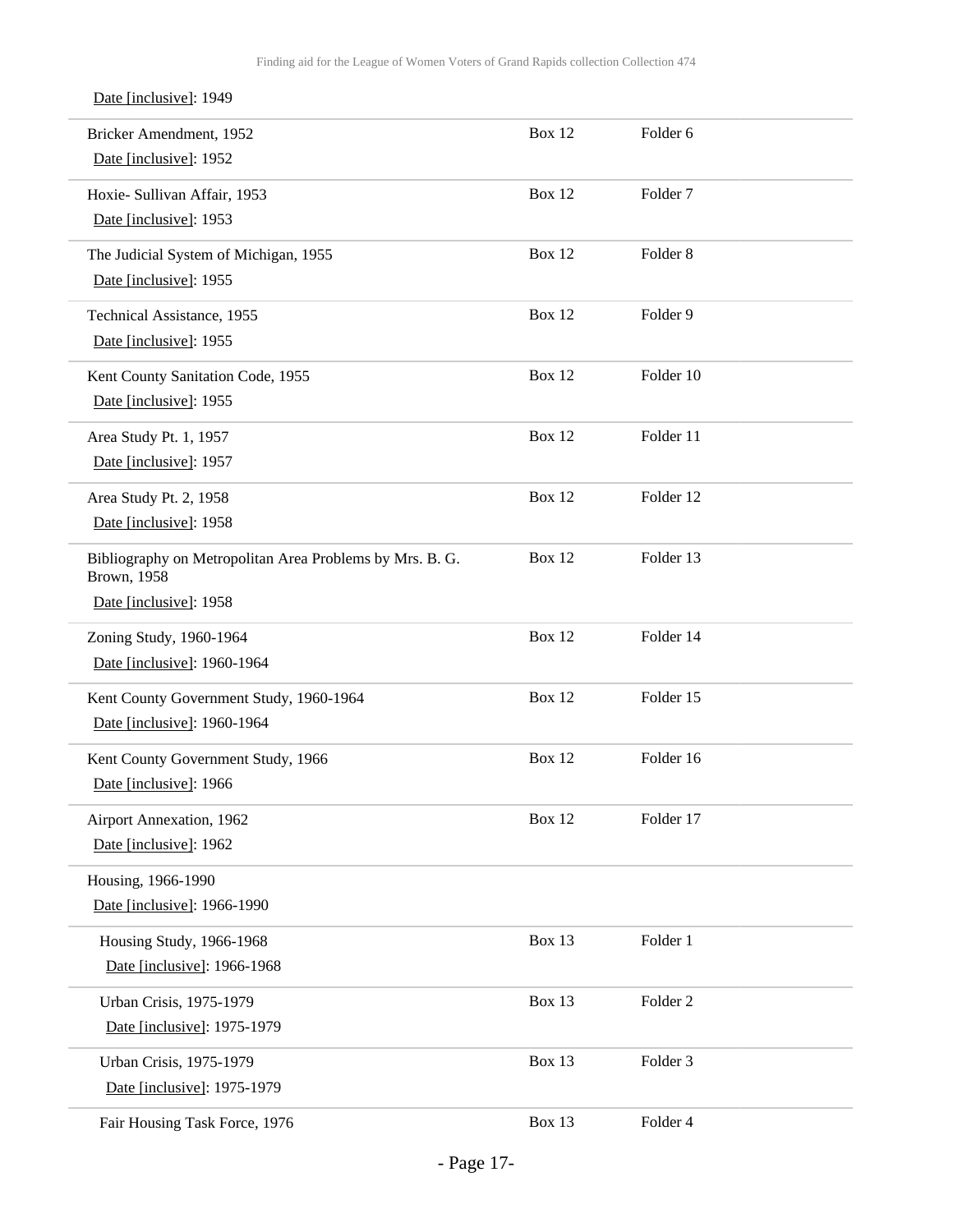| Date [inclusive]: 1976                                 |               |                     |  |
|--------------------------------------------------------|---------------|---------------------|--|
| Fair Housing Task Force, 1977                          | Box 13        | Folder 5            |  |
| Date [inclusive]: 1977                                 |               |                     |  |
| Fair Housing Task Force, 1977                          | Box 13        | Folder 6            |  |
| Date [inclusive]: 1977                                 |               |                     |  |
| Racial Steering by Kirsch, 1977                        | Box 13        | Folder <sub>7</sub> |  |
| Date [inclusive]: 1977                                 |               |                     |  |
| Housing, 1990                                          | Box 13        | Folder <sub>8</sub> |  |
| Date [inclusive]: 1990                                 |               |                     |  |
| Selection of Judges by Dorothy Leonard Judd, 1967-1978 | Box 13        | Folder 9            |  |
| Date [inclusive]: 1967-1978                            |               |                     |  |
| Selection of Judges Pt. 2, 1978                        | Box 13        | Folder 10           |  |
| Date [inclusive]: 1978                                 |               |                     |  |
| Taxes, 1969-1986                                       |               |                     |  |
| Date [inclusive]: 1969-1986                            |               |                     |  |
| 1969-1974                                              | Box 13        | Folder 11           |  |
| Date [inclusive]: 1969-1974                            |               |                     |  |
| 1975-1977                                              | <b>Box 13</b> | Folder 12           |  |
| Date [inclusive]: 1975-1977                            |               |                     |  |
| Council Comments, 1976-1979                            | <b>Box 13</b> | Folder 13           |  |
| Date [inclusive]: 1976-1979                            |               |                     |  |
| Financing Goverment, 1977-1979                         | Box 13        | Folder 14           |  |
| Date [inclusive]: 1977-1979                            |               |                     |  |
| 1978                                                   | Box 13        | Folder 15           |  |
| Date [inclusive]: 1978                                 |               |                     |  |
| 1979                                                   | <b>Box 13</b> | Folder 16           |  |
| Date [inclusive]: 1979                                 |               |                     |  |
| 1980-1981                                              | <b>Box 14</b> | Folder 1            |  |
| Date [inclusive]: 1980-1981                            |               |                     |  |
| 1982-1987                                              | <b>Box 14</b> | Folder <sub>2</sub> |  |
| Date [inclusive]: 1982-1987                            |               |                     |  |
| Tax Talk, 1983-1986                                    | <b>Box 14</b> | Folder 3            |  |
| Date [inclusive]: 1983-1986                            |               |                     |  |
|                                                        |               |                     |  |

Natural Resources, 1972-1990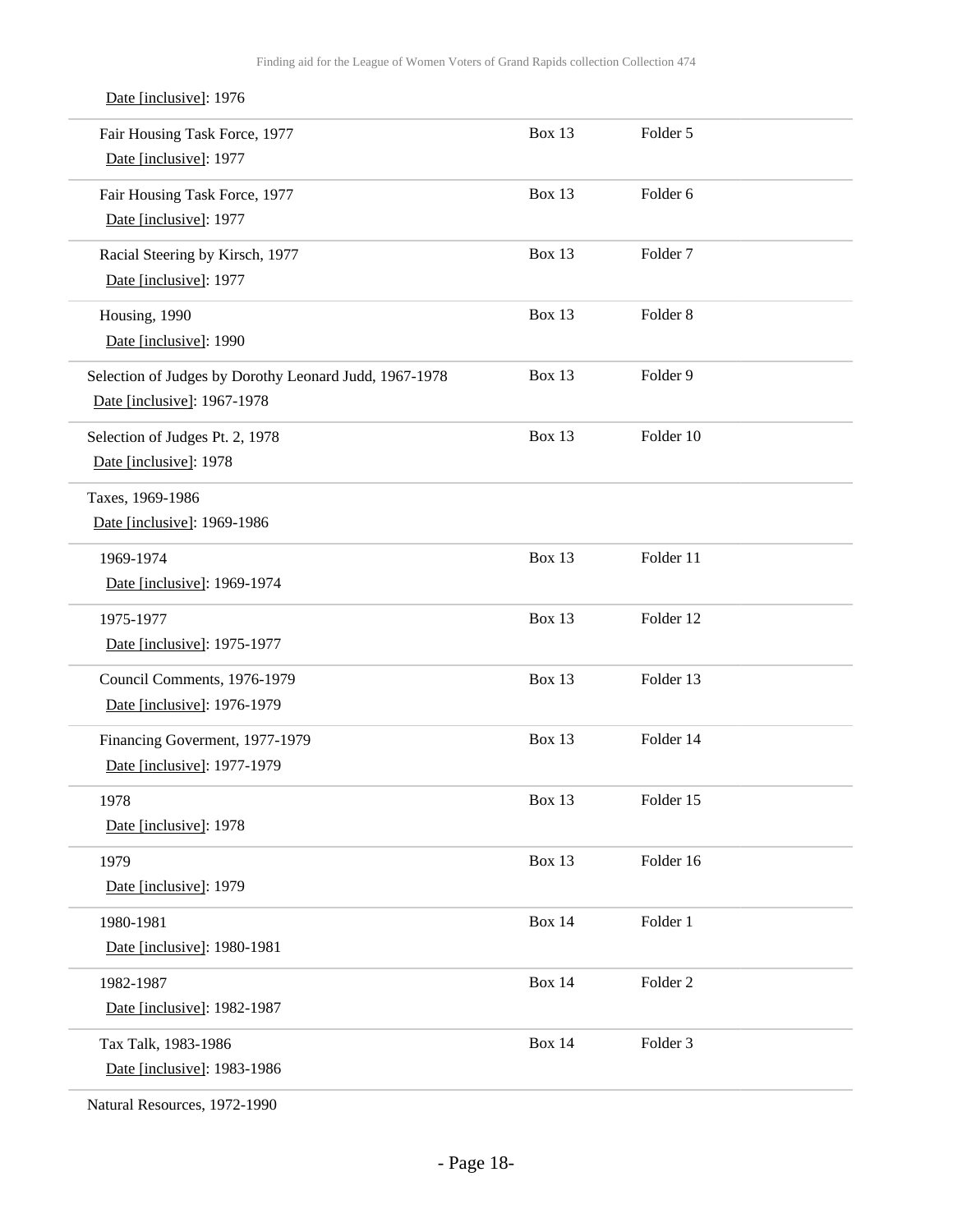Date [inclusive]: 1972-1990

| Water, 1970<br>Date [inclusive]: 1970                                                  | <b>Box 14</b> | folder 4            |
|----------------------------------------------------------------------------------------|---------------|---------------------|
| 1972-1977<br>Date [inclusive]: 1972-1977                                               | <b>Box 14</b> | Folder 5            |
| Energy, 1974-1979<br>Date [inclusive]: 1974-1979                                       | <b>Box 14</b> | Folder 6            |
| 1980-1984<br>Date [inclusive]: 1980-1984                                               | <b>Box 14</b> | Folder <sub>7</sub> |
| Lake Michigan and Water, 1980-1985<br>Date [inclusive]: 1980-1985                      | <b>Box 14</b> | Folder <sub>8</sub> |
| 1985-1989<br>Date [inclusive]: 1985-1989                                               | <b>Box 14</b> | Folder 9            |
| Lake Michigan and Coast Week, 1986-1989<br>Date [inclusive]: 1986-1989                 | <b>Box 14</b> | Folder 10           |
| Groundwater Project (GEM), 1989-1990<br>Date [inclusive]: 1989-1990                    | <b>Box 14</b> | Folder 11           |
| Grand Rapids City Charter, 1970-1986<br>Date [inclusive]: 1970-1986                    |               |                     |
| Grand Rapids City Charter, 1970-1971<br>Date [inclusive]: 1970-1971                    | <b>Box 14</b> | Folder 12           |
| Grand Rapids City Charter- Proposed Revision, 1970-1971<br>Date [inclusive]: 1970-1971 | <b>Box 14</b> | Folder 13           |
| City Charter Revisions, 1970-1971<br>Date [inclusive]: 1970-1971                       | <b>Box 15</b> | Folder 1            |
| City Charter Proposals, 1972-1973<br>Date [inclusive]: 1972-1973                       | <b>Box 15</b> | Folder <sub>2</sub> |
| M. Blackwell's Notes and Clippings on GR City Charter, 1986<br>Date [inclusive]: 1986  | <b>Box 15</b> | Folder 3            |
| Transportation, 1972-1994<br>Date [inclusive]: 1972-1994                               |               |                     |
| 1972-1982<br>Date [inclusive]: 1972-1982                                               | <b>Box 15</b> | Folder 4            |
| 1990-1994                                                                              | <b>Box 15</b> | Folder 5            |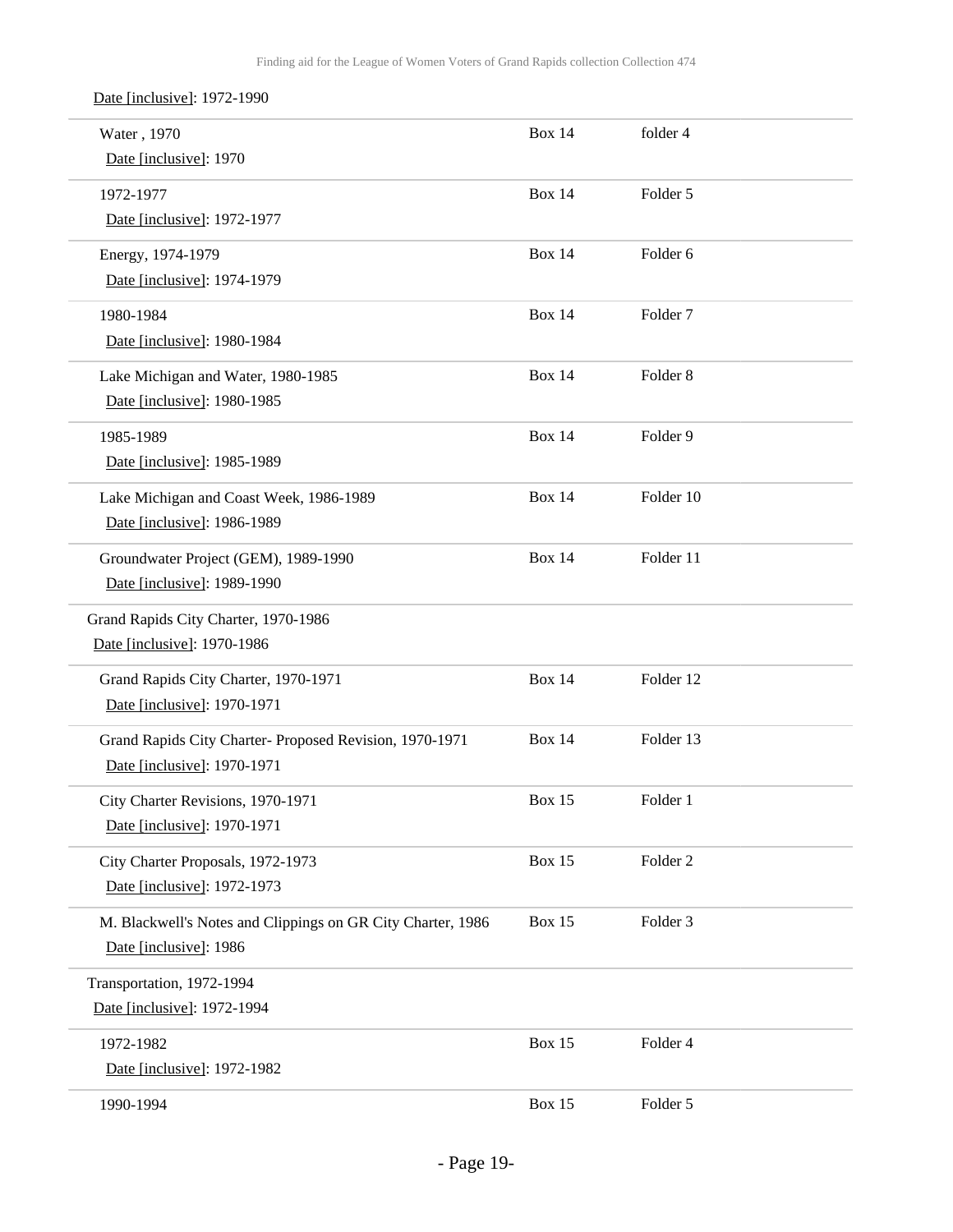| Date [inclusive]: 1990-1994                                                   |               |                     |
|-------------------------------------------------------------------------------|---------------|---------------------|
| GR Transportation Plan, 1993<br>Date [inclusive]: 1993                        | <b>Box 15</b> | Folder <sub>6</sub> |
| State Program Planning, 1974-1976<br>Date [inclusive]: 1974-1976              | <b>Box 15</b> | Folder <sub>7</sub> |
| State Program Planning, 1977-1981<br>Date [inclusive]: 1977-1981              | <b>Box 15</b> | Folder <sub>8</sub> |
| State Program Planning, 1977-1981<br>Date [inclusive]: 1977-1981              | <b>Box 15</b> | Folder 9            |
| Human Resources and Social Services, 1974-1989<br>Date [inclusive]: 1974-1989 |               |                     |
| 1974-1981<br>Date [inclusive]: 1974-1981                                      | <b>Box 15</b> | Folder 10           |
| 1974-1981<br>Date [inclusive]: 1974-1981                                      | <b>Box 15</b> | Folder 11           |
| 1981-1982<br>Date [inclusive]: 1981-1982                                      | <b>Box 15</b> | Folder 12           |
| 1982-1989<br>Date [inclusive]: 1982-1989                                      | <b>Box 15</b> | Folder 13           |
| Emergency Medical Service, 1974-1976<br>Date [inclusive]: 1974-1976           | <b>Box 16</b> | Folder 1            |
| Emergency Medical Service, 1976<br>Date [inclusive]: 1976                     | <b>Box 16</b> | Folder <sub>2</sub> |
| Election Study, 1975-1981<br>Date [inclusive]: 1975-1981                      |               |                     |
| Election Study-MI Law, 1975-1976<br>Date [inclusive]: 1975-1976               | <b>Box 16</b> | Folder 3            |
| Election Study, 1975<br>Date [inclusive]: 1975                                | <b>Box 16</b> | Folder 4            |
| Election Study, 1976<br>Date [inclusive]: 1976                                | <b>Box 16</b> | Folder 5            |
| Election Study, 1976<br>Date [inclusive]: 1976                                | <b>Box 16</b> | Folder 6            |
| Election Study, 1977                                                          | <b>Box 16</b> | Folder <sub>7</sub> |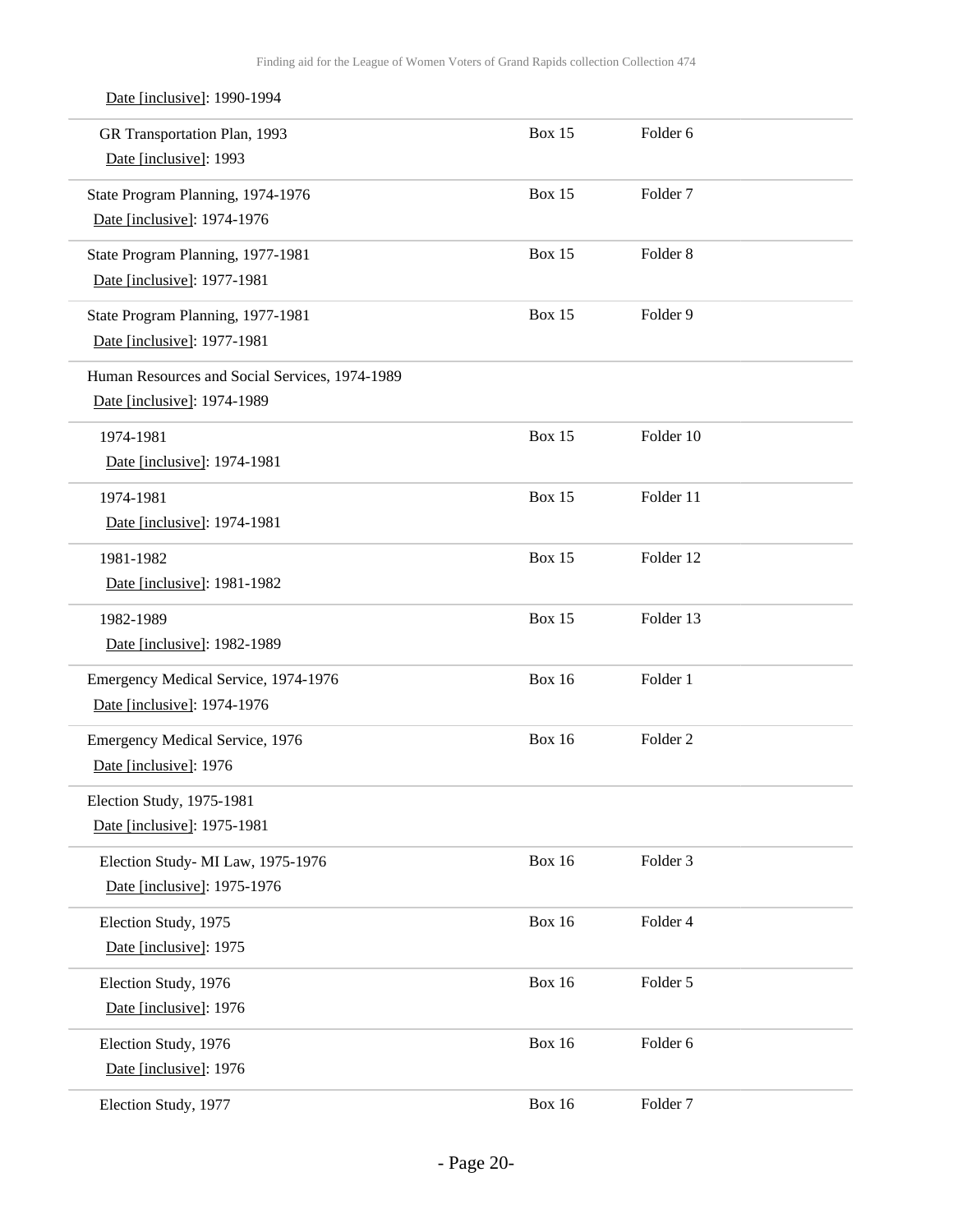| Date [inclusive]: 1977                                                                  |               |                     |  |
|-----------------------------------------------------------------------------------------|---------------|---------------------|--|
| Election Study, 1978-1981<br>Date [inclusive]: 1978-1981                                | <b>Box 16</b> | Folder <sub>8</sub> |  |
| Equal Rights Amendment, 1975-1985<br>Date [inclusive]: 1975-1985                        |               |                     |  |
| Equal Rights Amendment (E.R.A), 1975-1976<br>Date [inclusive]: 1975-1976                | <b>Box 16</b> | Folder 9            |  |
| E.R.A., 1977-1979<br>Date [inclusive]: 1977-1979                                        | <b>Box 16</b> | Folder 10           |  |
| E.R.A., 1977-1979<br>Date [inclusive]: 1977-1979                                        | <b>Box 16</b> | Folder 11           |  |
| E.R.A., 1980-1985<br>Date [inclusive]: 1980-1985                                        | <b>Box 16</b> | Folder 12           |  |
| Food Stamps, 1975-1977<br>Date [inclusive]: 1975-1977                                   | <b>Box 16</b> | Folder 13           |  |
| Observers Program, 1976-1978<br>Date [inclusive]: 1976-1978                             | <b>Box 16</b> | Folder 14           |  |
| 8th Ward Proposal, 1976-1982<br>Date [inclusive]: 1976-1982                             | <b>Box 16</b> | Folder 15           |  |
| Environmental Issues, 1976<br>Date [inclusive]: 1976                                    | <b>Box 17</b> | Folder 1            |  |
| Environmental Issues- Recycling & Toxic Waste, 1983-1993<br>Date [inclusive]: 1983-1993 | <b>Box 17</b> | Folder <sub>2</sub> |  |
| Enviromental Issues- Waste Prevention Toolkit, 1995<br>Date [inclusive]: 1995           | <b>Box 17</b> | Folder 3            |  |
| Candidates Fair, 1976-1978<br>Date [inclusive]: 1976-1978                               | <b>Box 17</b> | Folder 4            |  |
| State Constitution, 1977<br>Date [inclusive]: 1977                                      | <b>Box 17</b> | Folder 5            |  |
| Constitutional Convention, 1977<br>Date [inclusive]: 1977                               | <b>Box 17</b> | Folder 6            |  |
| Representative Government, 1977-1979<br>Date [inclusive]: 1977-1979                     | Box 17        | Folder <sub>7</sub> |  |
| Land Use, 1977-1979                                                                     | <b>Box 17</b> | Folder 8            |  |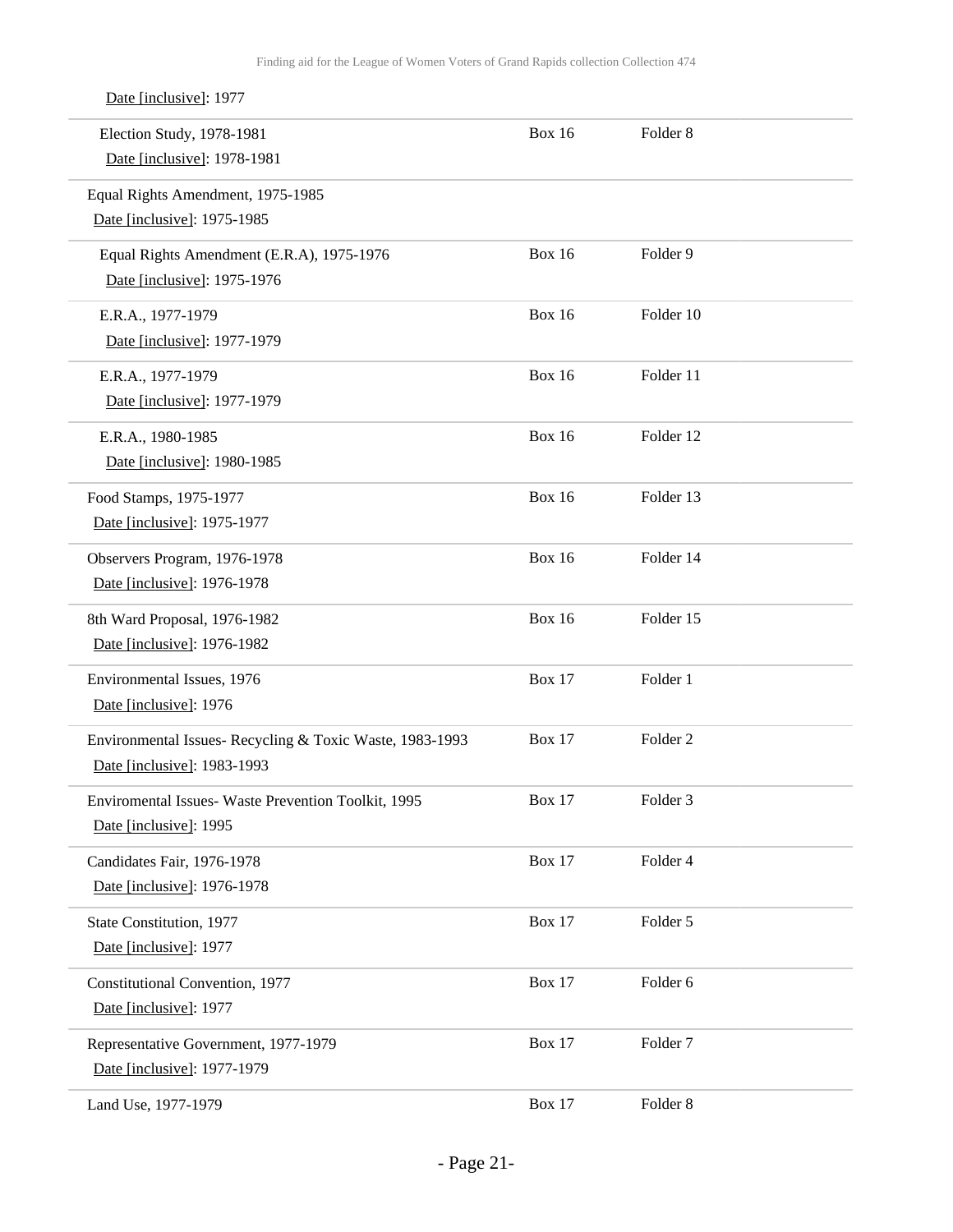| Date [inclusive]: 1977-1979             |               |                     |  |
|-----------------------------------------|---------------|---------------------|--|
| Reapportionment, 1977-1981              | <b>Box 17</b> | Folder 9            |  |
| Date [inclusive]: 1977-1981             |               |                     |  |
| Race Relations, 1977-1980               | <b>Box 17</b> | Folder 10           |  |
| Date [inclusive]: 1977-1980             |               |                     |  |
| Sunset Laws, 1980                       | <b>Box 17</b> | Folder 11           |  |
| Date [inclusive]: 1980                  |               |                     |  |
| Regional Planning, 1980-1981            | <b>Box 17</b> | Folder 12           |  |
| Date [inclusive]: 1980-1981             |               |                     |  |
| Regional Planning, 1980-1981            | <b>Box 17</b> | Folder 13           |  |
| Date [inclusive]: 1980-1981             |               |                     |  |
| Regional Planning-Regionalism, 1981     | <b>Box 17</b> | Folder 14           |  |
| Date [inclusive]: 1981                  |               |                     |  |
| Mich Con Gas Company, 1980-1985         | <b>Box 17</b> | Folder 15           |  |
| Date [inclusive]: 1980-1985             |               |                     |  |
| Reproductive Rights, 1981-1983          | <b>Box 17</b> | Folder 16           |  |
| Date [inclusive]: 1981-1983             |               |                     |  |
| Reproductive Rights, 1984-1990          | <b>Box 17</b> | Folder 17           |  |
| Date [inclusive]: 1984-1990             |               |                     |  |
| Legislative Interviews, 1981-1983       | <b>Box 17</b> | Folder 18           |  |
| Date [inclusive]: 1981-1983             |               |                     |  |
| Health Care, 1982-1991                  |               |                     |  |
| Date [inclusive]: 1982-1991             |               |                     |  |
| Health Care- Study Materials, 1982-1986 | Box 18        | Folder 1            |  |
| Date [inclusive]: 1982-1986             |               |                     |  |
| Health Care Study, 1984                 | <b>Box 18</b> | Folder <sub>2</sub> |  |
| Date [inclusive]: 1984                  |               |                     |  |
| Health Care, 1984-1985                  | <b>Box 18</b> | Folder 3            |  |
| Date [inclusive]: 1984-1985             |               |                     |  |
| Health Care, 1986                       | Box 18        | Folder 4            |  |
| Date [inclusive]: 1986                  |               |                     |  |
| Health Care, 1987                       | <b>Box 18</b> | Folder 5            |  |
| Date [inclusive]: 1987                  |               |                     |  |
| Health Care, 1990-1991                  | <b>Box 18</b> | Folder 6            |  |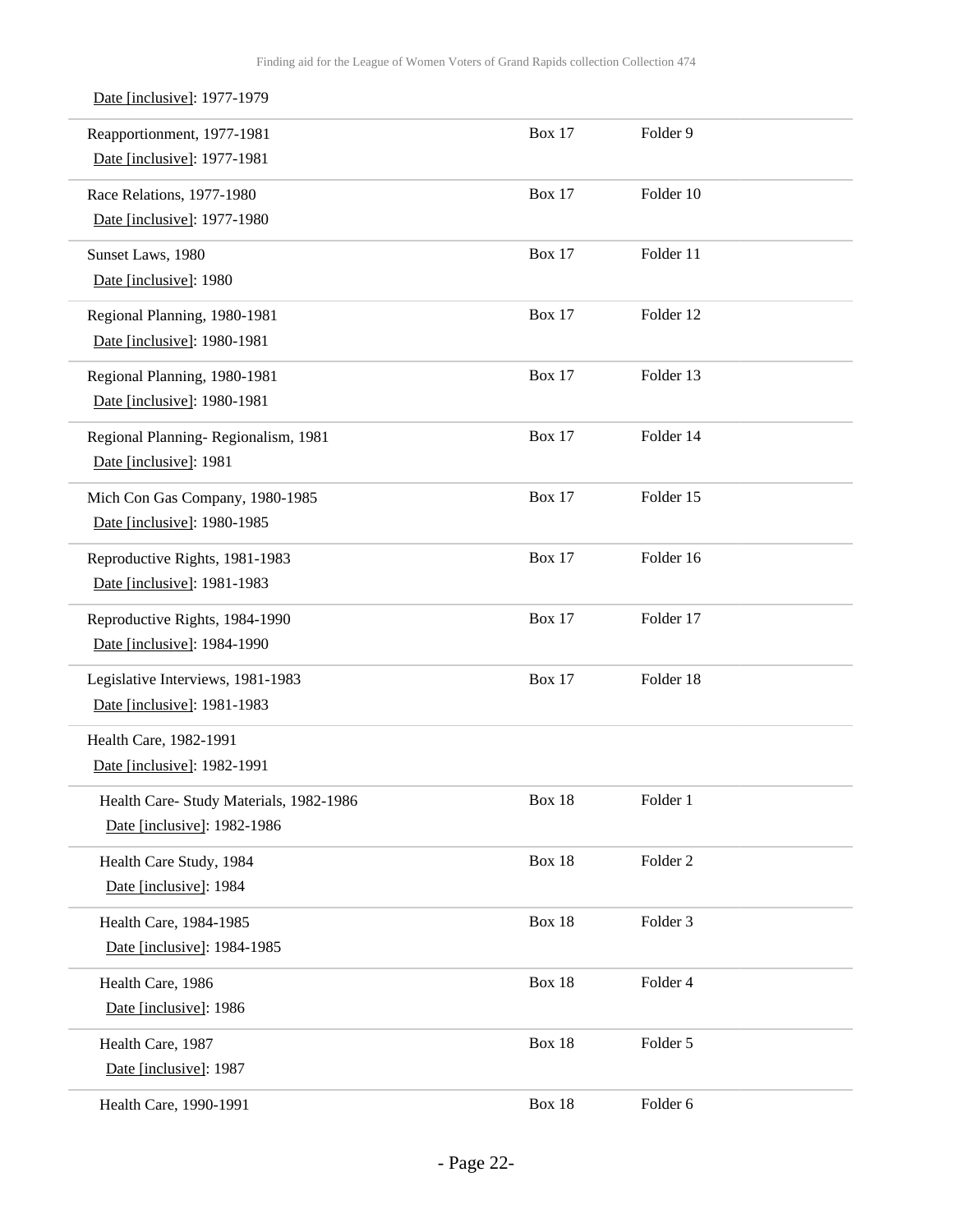| Date [inclusive]: 1990-1991                                                         |               |                     |  |
|-------------------------------------------------------------------------------------|---------------|---------------------|--|
| District 5 Peace Alliance, 1984-1986<br>Date [inclusive]: 1984-1986                 | <b>Box 18</b> | Folder <sub>7</sub> |  |
| District 5 Peace Alliance, 1984-1986<br>Date [inclusive]: 1984-1986                 | Box 18        | Folder <sub>8</sub> |  |
| Community Service Organizations, 1984-1986<br>Date [inclusive]: 1984-1986           | <b>Box 18</b> | Folder 9            |  |
| Consumers Power Energy, 1984-1987<br>Date [inclusive]: 1984-1987                    | Box 18        | Folder 10           |  |
| Legislative Districts, 1984-1987<br>Date [inclusive]: 1984-1987                     | Box 18        | Folder 11           |  |
| Lake Michigan Inter League Group, 1984-1990<br>Date [inclusive]: 1984-1990          | <b>Box 19</b> | Folder 1            |  |
| Lake Michigan Inter League Newsletter, 1985-1989<br>Date [inclusive]: 1985-1989     | <b>Box 19</b> | Folder <sub>2</sub> |  |
| Lake Michigan Inter League Web Newsletter, 1987-1990<br>Date [inclusive]: 1987-1990 | <b>Box 19</b> | Folder <sub>3</sub> |  |
| National Organization for Women (NOW), 1985<br>Date [inclusive]: 1985               | <b>Box 19</b> | Folder 4            |  |
| History of Grand Rapids, 1985<br>Date [inclusive]: 1985                             | <b>Box 19</b> | Folder 5            |  |
| Space and Security, 1985-1986<br>Date [inclusive]: 1985-1986                        | <b>Box 19</b> | Folder <sub>6</sub> |  |
| Peace Links- Women Against Nuclear War, 1985-1986<br>Date [inclusive]: 1985-1986    | <b>Box 19</b> | Folder <sub>7</sub> |  |
| Basic Human Needs Study, 1985-1989<br>Date [inclusive]: 1985-1989                   | <b>Box 19</b> | Folder <sub>8</sub> |  |
| Agriculture, 1985-1986<br>Date [inclusive]: 1985-1986                               | <b>Box 19</b> | Folder 9            |  |
| Agriculture, 1987-1989<br>Date [inclusive]: 1987-1989                               | <b>Box 19</b> | Folder 10           |  |
| Prison Study, 1986-1988<br>Date [inclusive]: 1986-1988                              | <b>Box 19</b> | Folder 11           |  |
| MI Women's Commission, 1987-1988                                                    | <b>Box 19</b> | Folder 12           |  |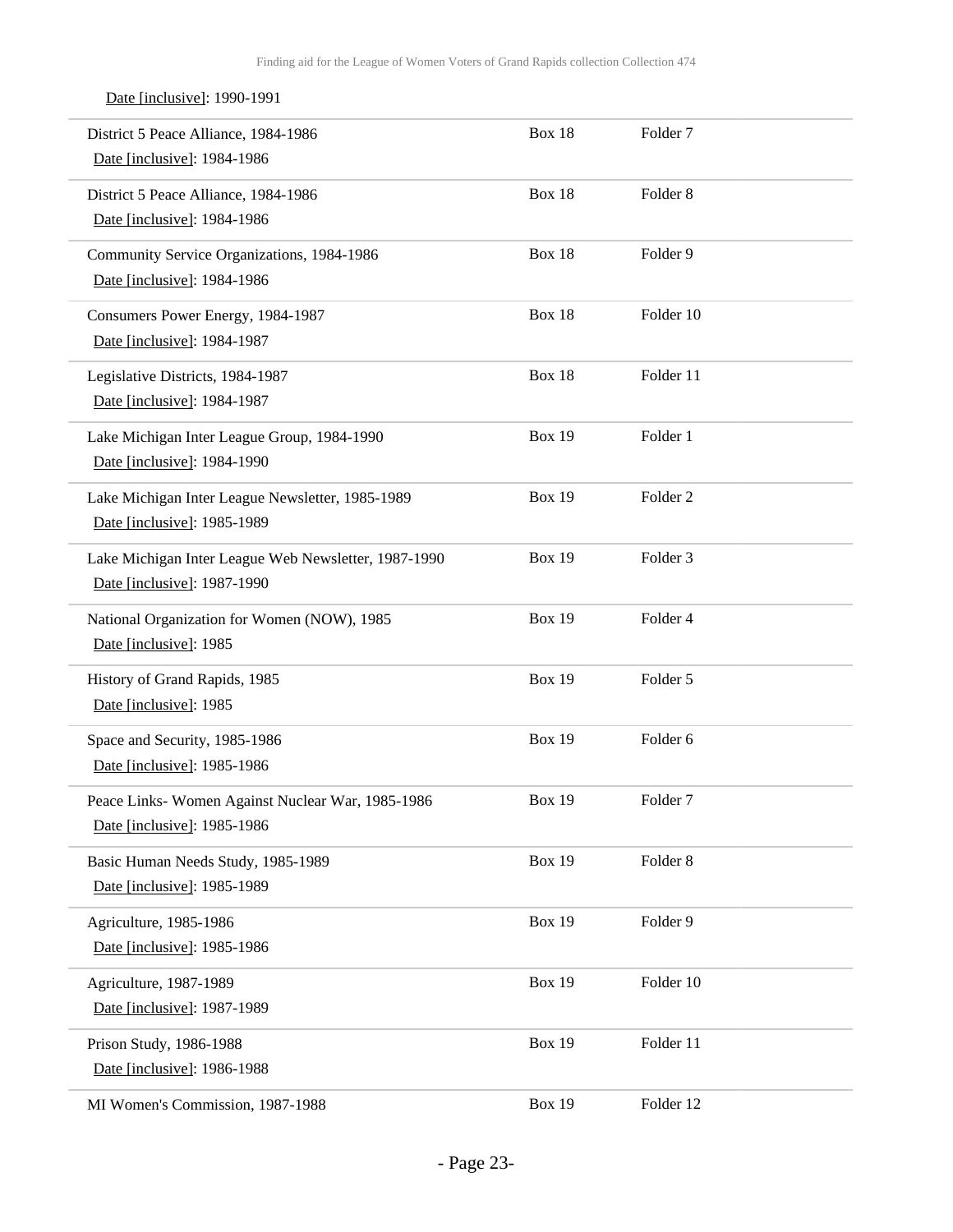| Date [inclusive]: 1987-1988                                                  |               |                     |  |
|------------------------------------------------------------------------------|---------------|---------------------|--|
| MI Women's Commission, 1988<br>Date [inclusive]: 1988                        | <b>Box 19</b> | Folder 13           |  |
| Presidential Debates, 1988<br>Date [inclusive]: 1988                         | <b>Box 19</b> | Folder 14           |  |
| Presidential Debates Poster, 1988<br>Date [inclusive]: 1988                  | <b>Box 19</b> | Folder 15           |  |
| National Convention "Reaching New Heights", 1988<br>Date [inclusive]: 1988   | <b>Box 20</b> | Folder 1            |  |
| How A Bill Becomes a Law, 1989<br>Date [inclusive]: 1989                     | <b>Box 20</b> | Folder <sub>2</sub> |  |
| Libraries in Michigan, 1989<br>Date [inclusive]: 1989                        | <b>Box 20</b> | Folder <sub>3</sub> |  |
| Resource Development Teleconference, 1989<br>Date [inclusive]: 1989          | <b>Box 20</b> | Folder 4            |  |
| MX & Rail Garrison Basing Proposal, 1989-1990<br>Date [inclusive]: 1989-1990 | <b>Box 20</b> | Folder 5            |  |
| Metropolitan Council, 1989-1990<br>Date [inclusive]: 1989-1990               | <b>Box 20</b> | Folder <sub>6</sub> |  |
| Understanding US Economic Policy, 1990<br>Date [inclusive]: 1990             | <b>Box 20</b> | Folder <sub>7</sub> |  |
| Women in History- They Chose Greatness, 1990<br>Date [inclusive]: 1990       | <b>Box 20</b> | Folder <sub>8</sub> |  |
| Americans with Disabilities Act, 1990<br>Date [inclusive]: 1990              | <b>Box 20</b> | Folder 9            |  |
| ADA-Report on Accessibility, 1992<br>Date [inclusive]: 1992                  | <b>Box 20</b> | Folder 10           |  |
| Harley Hotels, 1990<br>Date [inclusive]: 1990                                | <b>Box 20</b> | Folder 11           |  |
| Grand Rapids- Guides and Information, 1990<br>Date [inclusive]: 1990         | <b>Box 20</b> | Folder 12           |  |
| Gun Control, 1990<br>Date [inclusive]: 1990                                  | <b>Box 20</b> | Folder 13           |  |
| Parade of Homes, 1990-1991                                                   | <b>Box 20</b> | Folder 14           |  |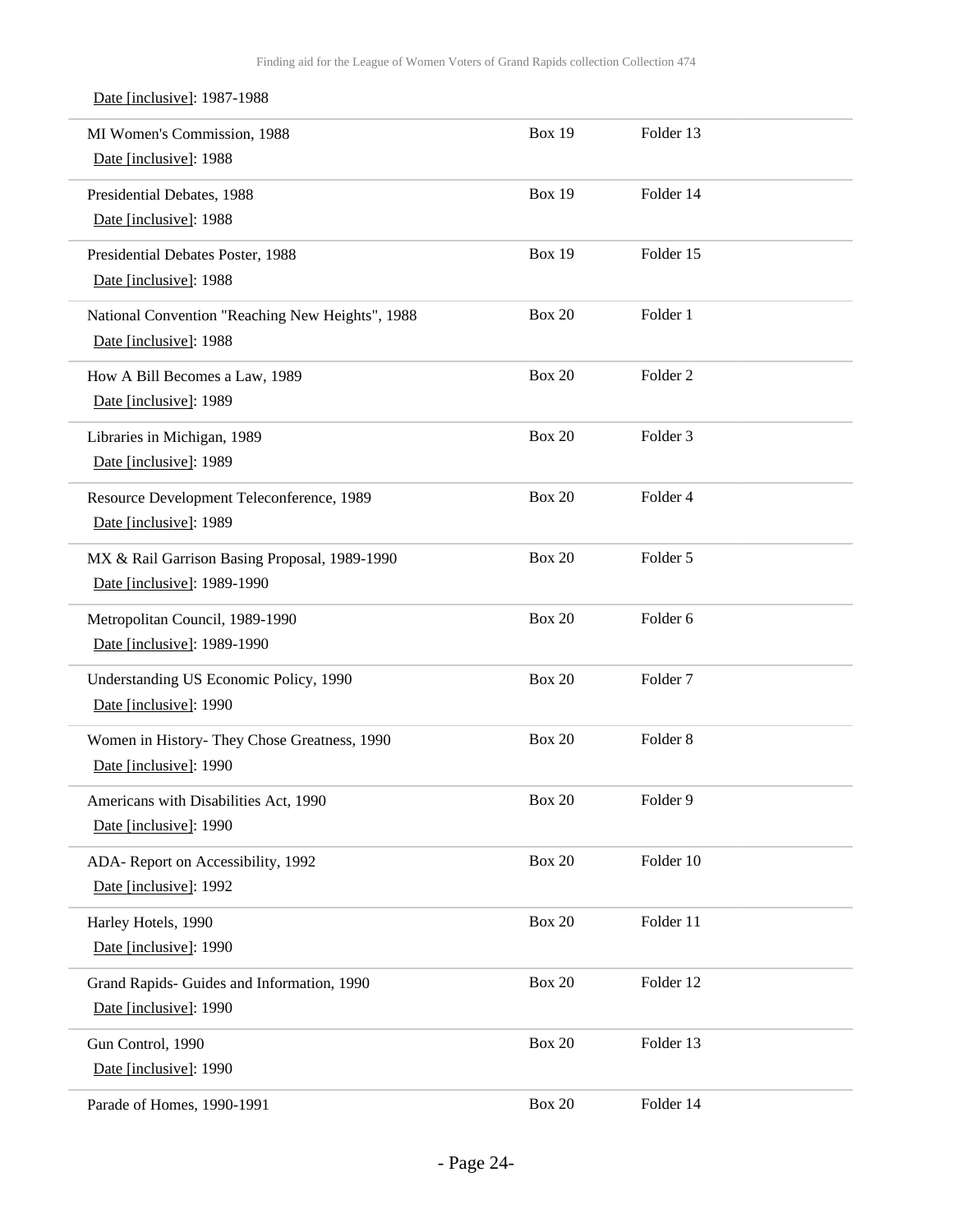Date [inclusive]: 1990-1991

| Pay Equity, 1990<br>Date [inclusive]: 1990                            | Box 20        | Folder 15            |
|-----------------------------------------------------------------------|---------------|----------------------|
| "Take Back the System", 1991<br>Date [inclusive]: 1991                | Box 20        | Folder 16            |
| "Take Back the System", 1992<br>Date [inclusive]: 1992                | Box 20        | Folder 17            |
| Great Decisions- Foreign Policy, 1994<br>Date [inclusive]: 1994       | Box 20        | Folder 18            |
| Unicameral Legislature, 1994<br>Date [inclusive]: 1994                | <b>Box 20</b> | Folder 19            |
| Judicial Selection by Harry O. Lawson, 1996<br>Date [inclusive]: 1996 | <b>Box 20</b> | Folder <sub>20</sub> |
| Clean Elections, 1997<br>Date [inclusive]: 1997                       | <b>Box 20</b> | Folder <sub>21</sub> |

#### **^** [Return to Table of Contents](#page-1-0)

## <span id="page-24-0"></span>**III. Publications, 1916-2010**

Date [inclusive]: 1916-2010

#### **Scope and Contents**

This series contains books, guides, booklets, papers, and fliers, published by the league in Grand Rapids, or by the league at the national level, and other materials published by the city or state government. Voter Guides, The State Voter, The Grand Rapids Voter, and The Michigan Voter make up a significant portion of this series.

| <b>Title/Description</b>                       | <b>Instances</b> |                     |
|------------------------------------------------|------------------|---------------------|
| City Charter - compiled by city clerk, 1916    | Box 21           | Folder 1            |
| Date [inclusive]: 1916                         |                  |                     |
| How to save money for Michigan Taxpayers, 1920 | Box 21           | Folder 2            |
| Date [inclusive]: 1920                         |                  |                     |
| Michigan Voters Handbook, 1928                 | Box 21           | Folder 2            |
| Date [inclusive]: 1928                         |                  |                     |
| What Shall We Do About Relief, 1940            | Box 21           | Folder <sub>2</sub> |
| Date [inclusive]: 1940                         |                  |                     |
| The Challenge of World Trade, 1947             | Box 21           | Folder 2            |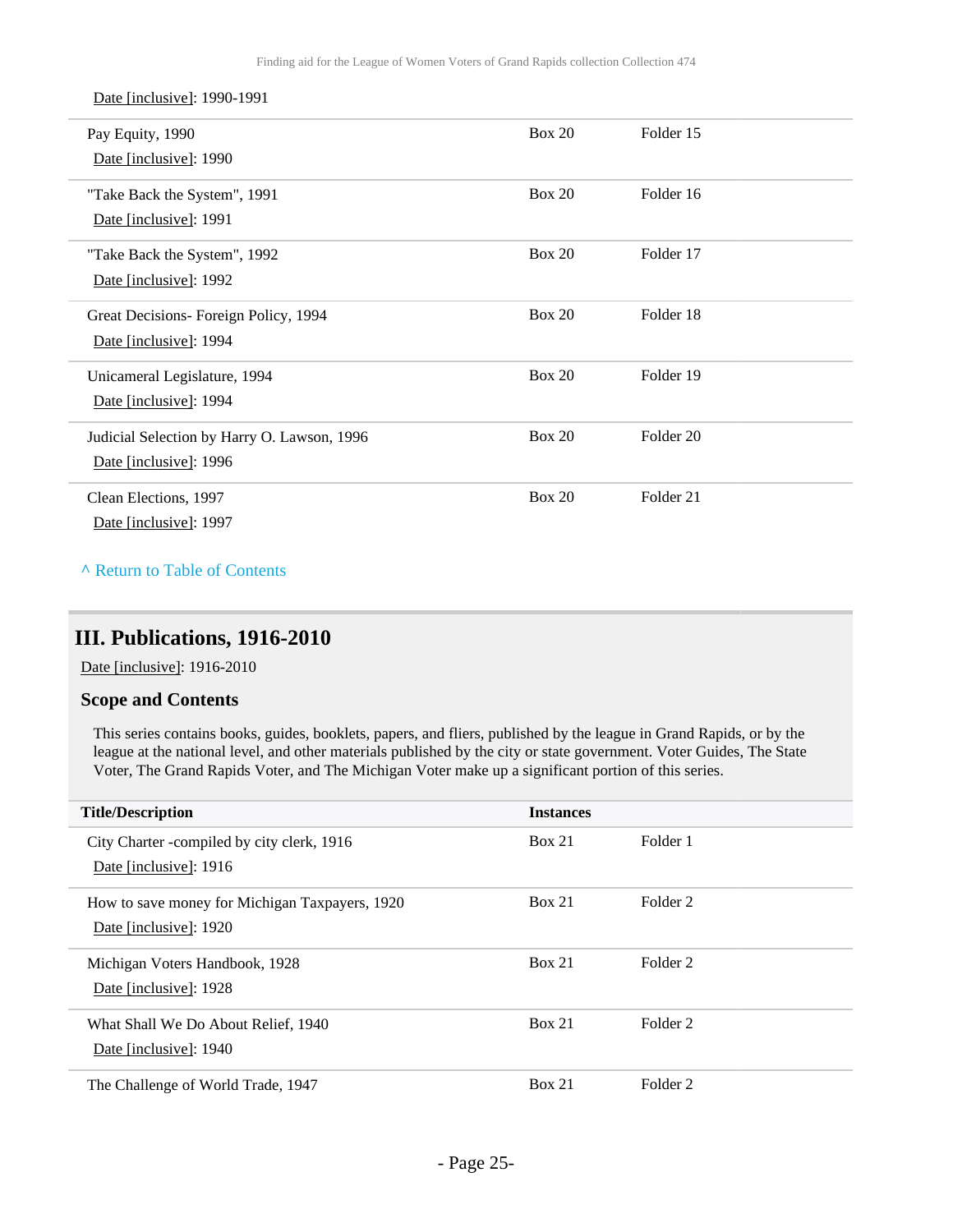| Date [inclusive]: 1947                                                      |               |                     |  |
|-----------------------------------------------------------------------------|---------------|---------------------|--|
| Our City Government, 1943<br>Date [inclusive]: 1943                         | <b>Box 21</b> | Folder 3            |  |
| Powers Periodical, 1948<br>Date [inclusive]: 1948                           | <b>Box 21</b> | Folder 4            |  |
| Our City Government by Dorothy Leonard Judd, 1948<br>Date [inclusive]: 1948 | <b>Box 21</b> | Folder 5            |  |
| Our City Government- Fifth Edition by Judd, 1948<br>Date [inclusive]: 1948  | <b>Box 21</b> | Folder 6            |  |
| Our City at the Crossroads, 1946<br>Date [inclusive]: 1946                  | <b>Box 21</b> | Folder <sub>6</sub> |  |
| The State Voter, 1948-2009<br>Date [inclusive]: 1948-2009                   |               |                     |  |
| The State Voter, 1948-1977<br>Date [inclusive]: 1948-1977                   | <b>Box 21</b> | Folder <sub>7</sub> |  |
| The State Voter, 1985-1986<br>Date [inclusive]: 1985-1986                   | <b>Box 21</b> | Folder <sub>8</sub> |  |
| The State Voter, 1987<br>Date [inclusive]: 1987                             | Box 21        | Folder 9            |  |
| The State Voter, 1988-1989<br>Date [inclusive]: 1988-1989                   | <b>Box 21</b> | Folder 10           |  |
| The State Voter, 2009<br>Date [inclusive]: 2009                             | <b>Box 21</b> | Folder 11           |  |
| "They Represent You", 1949-1994<br>Date [inclusive]: 1949-1994              | <b>Box 21</b> | Folder 12           |  |
| Give the Voter a Hand, 1951<br>Date [inclusive]: 1951                       | <b>Box 21</b> | Folder 13           |  |
| Know Your County, 1954<br>Date [inclusive]: 1954                            | <b>Box 21</b> | Folder 14           |  |
| Our Metropolitan County, 1957<br>Date [inclusive]: 1957                     | Box 21        | Folder 14           |  |
| Leadership for Effective Leagues, 1958<br>Date [inclusive]: 1958            | Box 21        | Folder 14           |  |
| Civil Service Committee History, 1958                                       | <b>Box 22</b> | Folder 1            |  |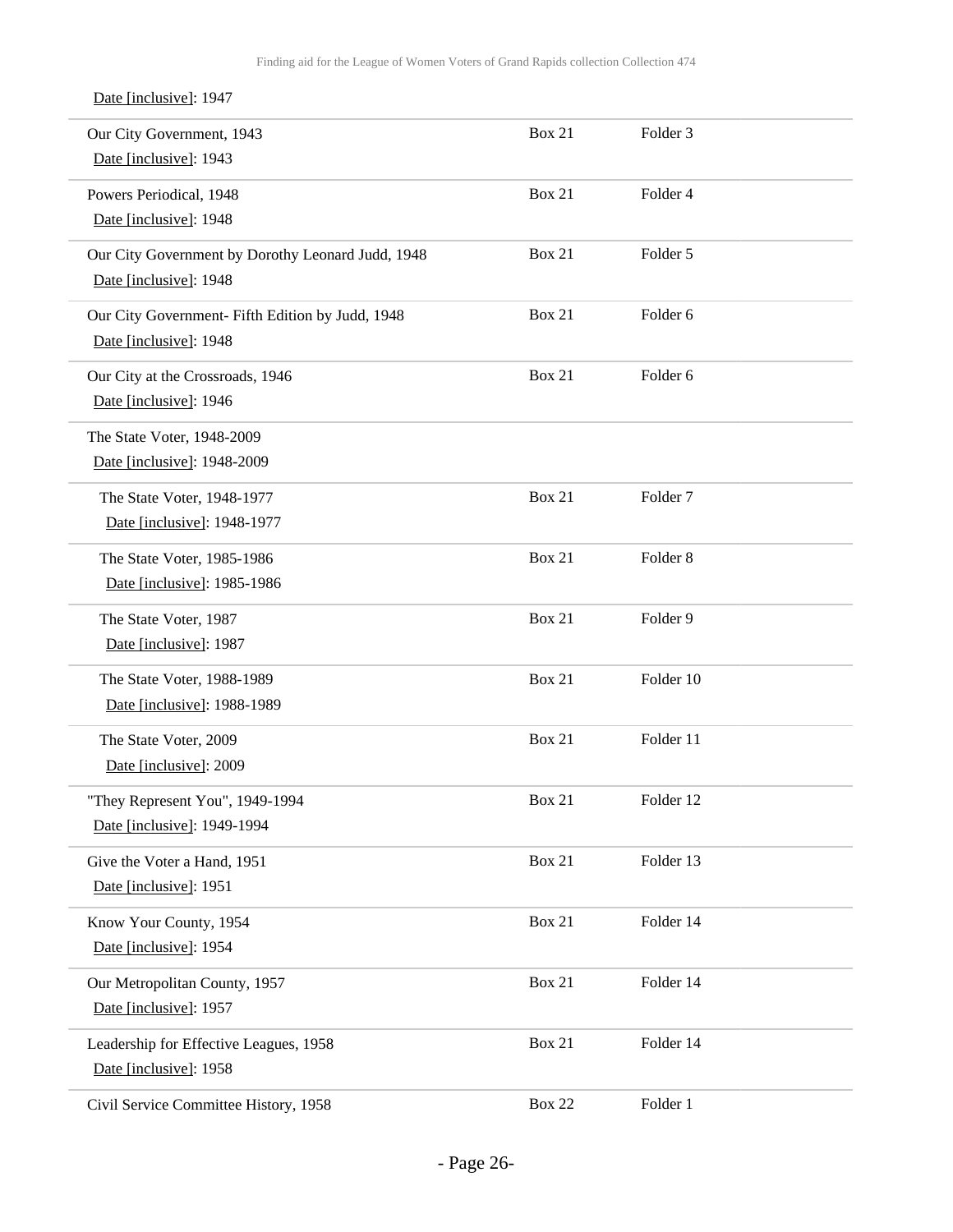| Date [inclusive]: 1958                                               |               |                     |
|----------------------------------------------------------------------|---------------|---------------------|
| Standard Family Court Act, 1959<br>Date [inclusive]: 1959            | <b>Box 22</b> | Folder <sub>2</sub> |
| The United States Court, 1963<br>Date [inclusive]: 1963              | <b>Box 22</b> | Folder <sub>2</sub> |
| Recreation in Grand Rapids, 1959-1960<br>Date [inclusive]: 1959-1960 | <b>Box 22</b> | Folder <sub>3</sub> |
| The Member and the League, 1960<br>Date [inclusive]: 1960            | <b>Box 22</b> | Folder <sub>3</sub> |
| Know Your County, 1962<br>Date [inclusive]: 1962                     | <b>Box 22</b> | Folder 4            |
| The Grand Rapids Voter, 1962-1994<br>Date [inclusive]: 1962-1994     |               |                     |
| The Grand Rapids Voter, 1962-1970<br>Date [inclusive]: 1962-1970     | <b>Box 22</b> | Folder 5            |
| The Grand Rapids Voter, 1971<br>Date [inclusive]: 1971               | <b>Box 22</b> | Folder 6            |
| The Grand Rapids Voter, 1972<br>Date [inclusive]: 1972               | <b>Box 22</b> | Folder <sub>7</sub> |
| The Grand Rapids Voter, 1973<br>Date [inclusive]: 1973               | <b>Box 22</b> | Folder <sub>8</sub> |
| The Grand Rapids Voter, 1974<br>Date [inclusive]: 1974               | <b>Box 22</b> | Folder 9            |
| The Grand Rapids Voter, 1975<br>Date [inclusive]: 1975               | <b>Box 22</b> | Folder 10           |
| The Grand Rapids Voter, 1976<br>Date [inclusive]: 1976               | <b>Box 22</b> | Folder 11           |
| The Grand Rapids Voter, 1977<br>Date [inclusive]: 1977               | <b>Box 22</b> | Folder 12           |
| The Grand Rapids Voter, 1978<br>Date [inclusive]: 1978               | <b>Box 22</b> | folder 13           |
| The Grand Rapids Voter, 1979<br>Date [inclusive]: 1979               | <b>Box 22</b> | Folder 14           |
| The Grand Rapids Voter, 1981                                         | <b>Box 22</b> | Folder 15           |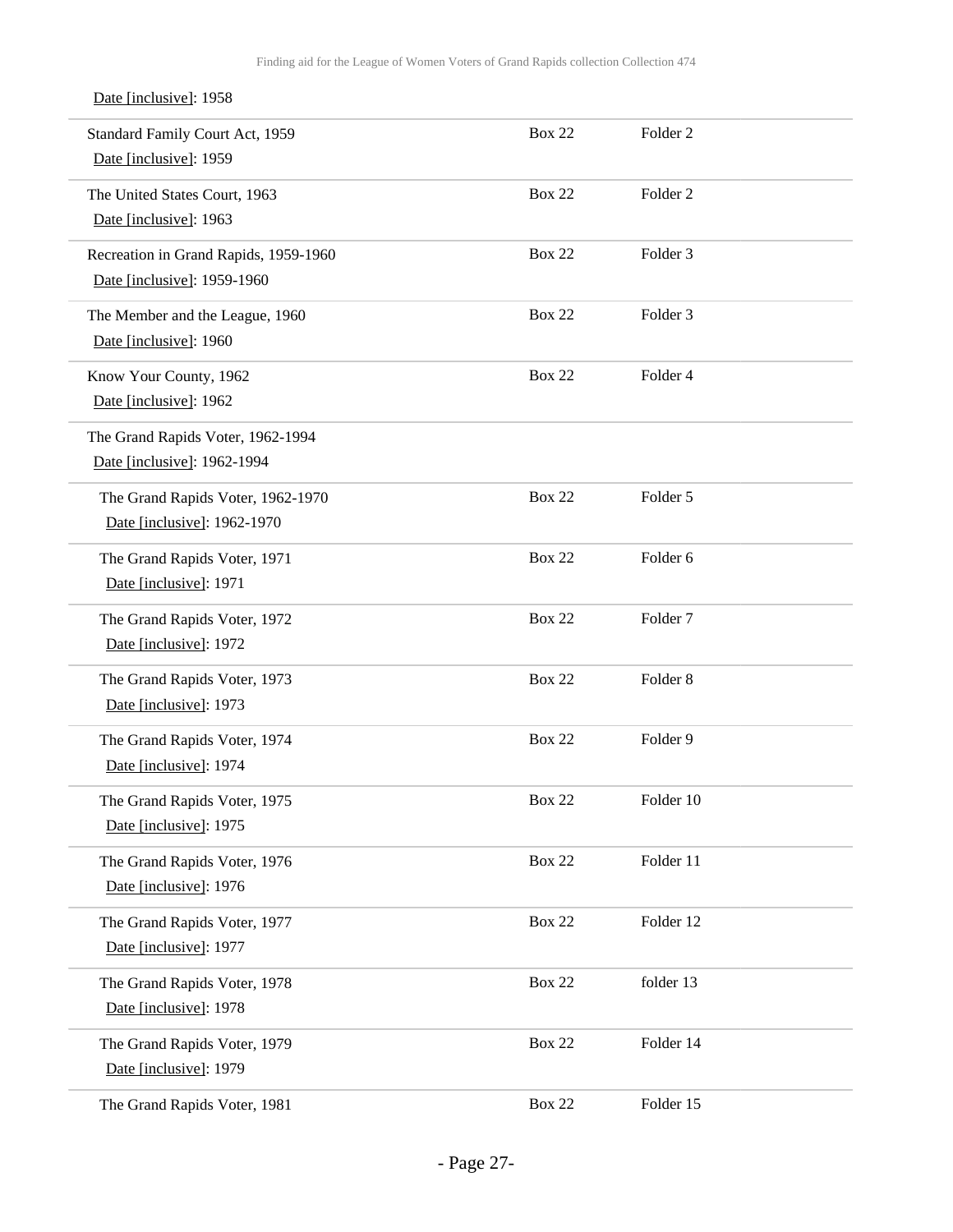| Date [inclusive]: 1981                                              |               |                     |
|---------------------------------------------------------------------|---------------|---------------------|
| The Grand Rapids Voter, 1982<br>Date [inclusive]: 1982              | <b>Box 22</b> | Folder 16           |
| The Grand Rapids Voter, 1983<br>Date [inclusive]: 1983              | <b>Box 22</b> | Folder 17           |
| The Grand Rapids Voter, 1984-1985<br>Date [inclusive]: 1984-1985    | <b>Box 22</b> | Folder 18           |
| The Grand Rapids Voter, 1986<br>Date [inclusive]: 1986              | <b>Box 22</b> | Folder 19           |
| The Grand Rapids Voter, 1987-1988<br>Date [inclusive]: 1987-1988    | <b>Box 23</b> | Folder 1            |
| The Grand Rapids Voter, 1989-1990<br>Date [inclusive]: 1989-1990    | <b>Box 23</b> | Folder <sub>2</sub> |
| The Grand Rapids Voter, 1991<br>Date [inclusive]: 1991              | <b>Box 23</b> | Folder <sub>3</sub> |
| The Grand Rapids Voter, 1992<br>Date [inclusive]: 1992              | <b>Box 23</b> | Folder 4            |
| The Grand Rapids Voter, 1993<br>Date [inclusive]: 1993              | <b>Box 23</b> | Folder 5            |
| The Grand Rapids Voter, 1994<br>Date [inclusive]: 1994              | Box 23        | Folder 6            |
| Training Discussion Leaders, 1964<br>Date [inclusive]: 1964         | <b>Box 23</b> | Folder <sub>7</sub> |
| Voter Guides, 1964-2010<br>Date [inclusive]: 1964-2010              |               |                     |
| Voter Guides, 1964-1970<br>Date [inclusive]: 1964-1970              | Box 23        | Folder <sub>8</sub> |
| Voter Guides- Planning and Policies, 1975<br>Date [inclusive]: 1975 | Box 23        | Folder 9            |
| Voter Guides, 1984<br>Date [inclusive]: 1984                        | Box 23        | Folder 10           |
| Voter Guides, 1986-1988<br>Date [inclusive]: 1986-1988              | Box 23        | Folder 11           |
| Voter Guides, 1990                                                  | Box 23        | Folder 12           |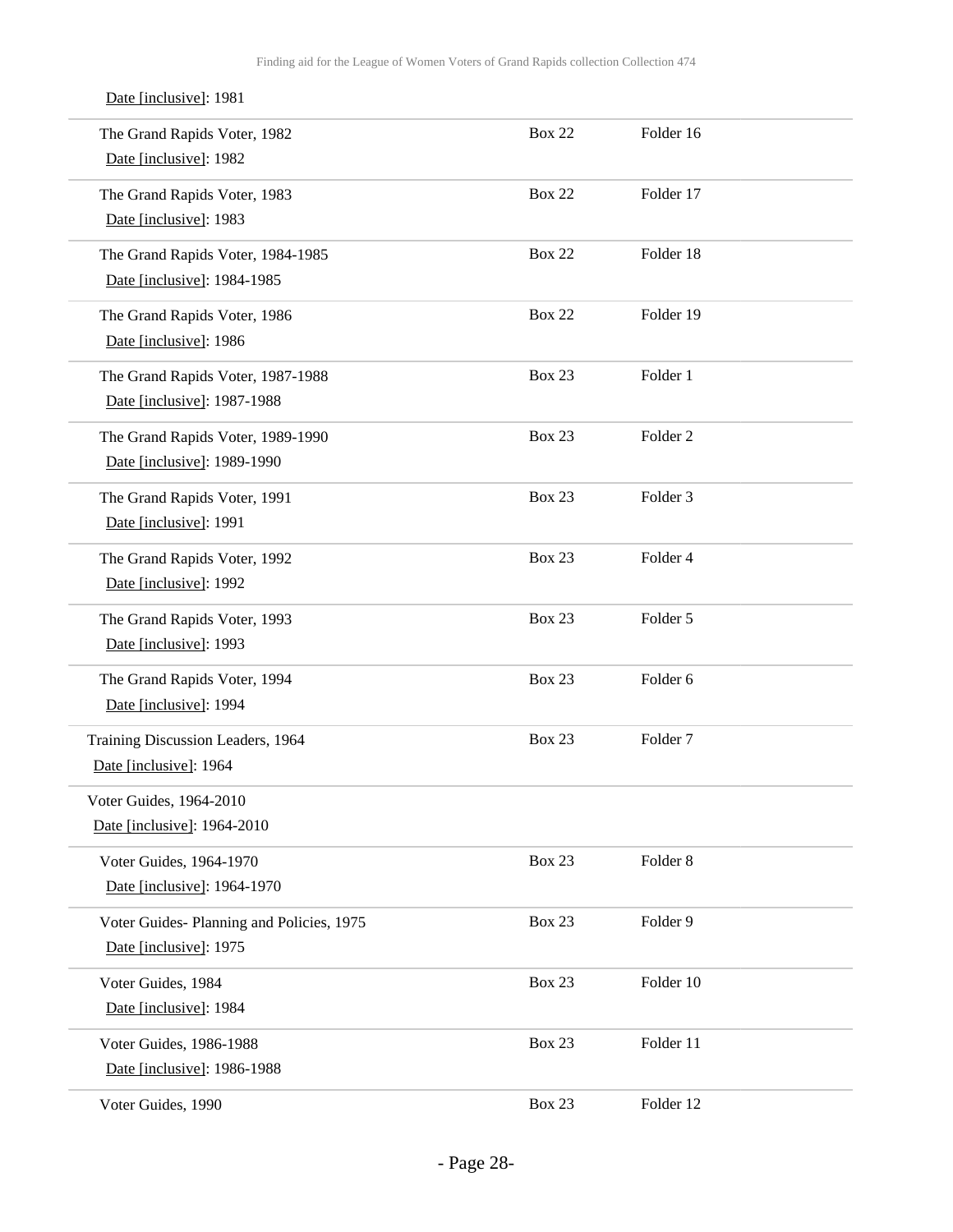| Date [inclusive]: 1990        |               |                     |
|-------------------------------|---------------|---------------------|
| Voter Guides, 1990            | <b>Box 23</b> | Folder 13           |
| Date [inclusive]: 1990        |               |                     |
| Voter Guides, 1992            | <b>Box 23</b> | Folder 14           |
| Date [inclusive]: 1992        |               |                     |
| Voter Guides, 1993            | <b>Box 23</b> | Folder 15           |
| Date [inclusive]: 1993        |               |                     |
| Voter Guides, 1994            | <b>Box 23</b> | Folder 16           |
| Date [inclusive]: 1994        |               |                     |
| Voter Guides, 1996            | <b>Box 24</b> | Folder 1            |
| Date [inclusive]: 1996        |               |                     |
| Voter Guides, 2009            | <b>Box 24</b> | Folder <sub>2</sub> |
| Date [inclusive]: 2009        |               |                     |
| Voter Guides, 2010            | <b>Box 24</b> | Folder 3            |
| Date [inclusive]: 2010        |               |                     |
| Meaningful Meetings, 1966     | <b>Box 24</b> | Folder 4            |
| Date [inclusive]: 1966        |               |                     |
| State Action, 1968            | <b>Box 24</b> | Folder 5            |
| Date [inclusive]: 1968        |               |                     |
| The National Voter, 1968-1994 |               |                     |
| Date [inclusive]: 1968-1994   |               |                     |
| The National Voter, 1968-1970 | <b>Box 24</b> | Folder <sub>6</sub> |
| Date [inclusive]: 1968-1970   |               |                     |
| The National Voter, 1985-1986 | <b>Box 24</b> | Folder <sub>7</sub> |
| Date [inclusive]: 1985-1986   |               |                     |
| The National Voter, 1987-1988 | <b>Box 24</b> | Folder 8            |
| Date [inclusive]: 1987-1988   |               |                     |
| The National Voter, 1989-1990 | <b>Box 24</b> | Folder 9            |
| Date [inclusive]: 1989-1990   |               |                     |
| The National Voter, 1991-1992 | <b>Box 24</b> | Folder 10           |
| Date [inclusive]: 1991-1992   |               |                     |
| The National Voter, 1993-1994 | <b>Box 24</b> | Folder 11           |
| Date [inclusive]: 1993-1994   |               |                     |
| Local League Handbook, 1969   | <b>Box 24</b> | Folder 12           |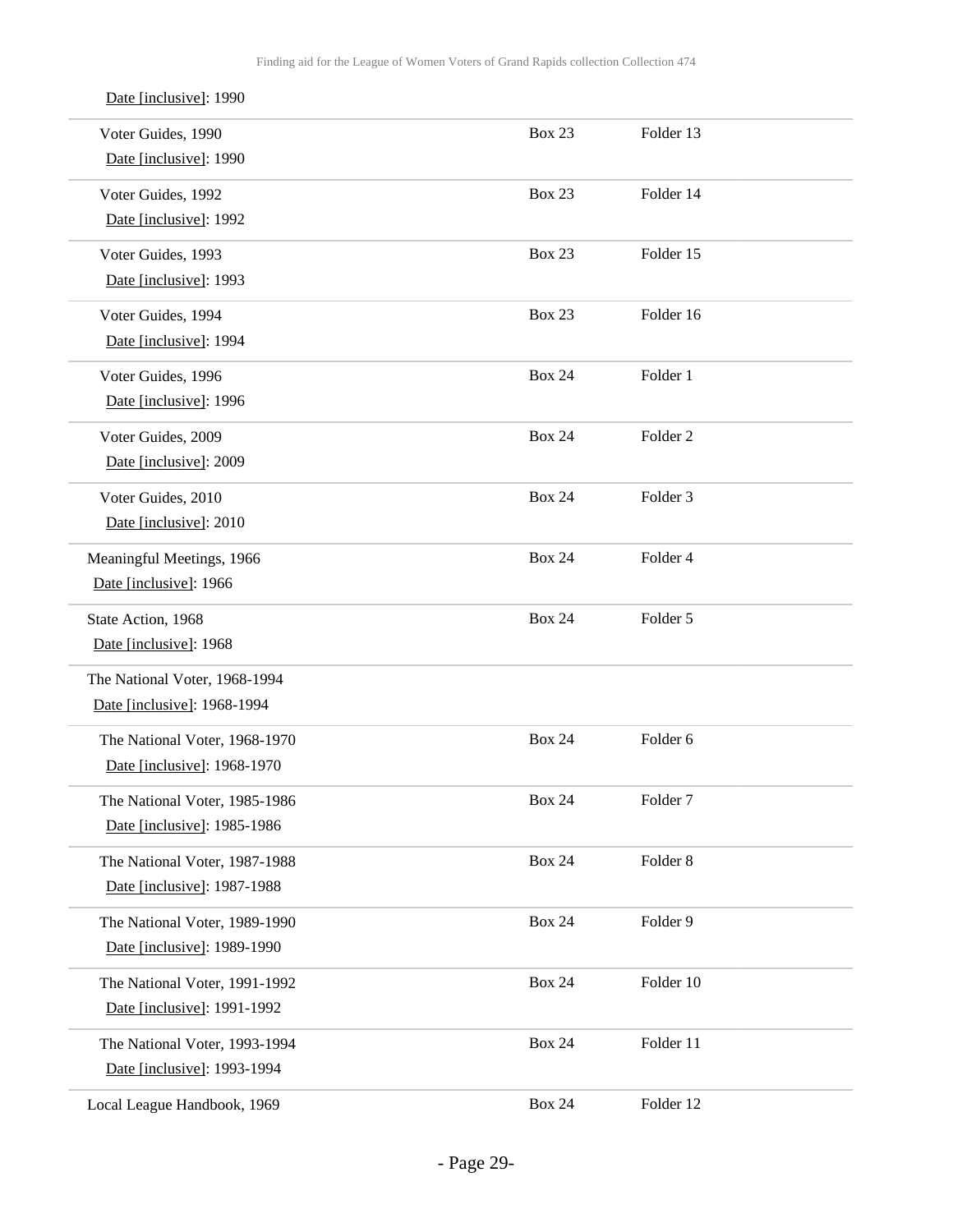| How to Choose Research, Present, Publish, 1970                            | <b>Box 24</b> | Folder 13           |
|---------------------------------------------------------------------------|---------------|---------------------|
| Date [inclusive]: 1970                                                    |               |                     |
| Observers Manual, 1970                                                    | <b>Box 24</b> | Folder 14           |
| Date [inclusive]: 1970                                                    |               |                     |
| Constructive Economy in Local Government by Dorothy Leonard<br>Judd, 1970 | <b>Box 24</b> | Folder 15           |
| Date [inclusive]: 1970                                                    |               |                     |
| Budget Making and Administration by Dorothy Leonard Judd,<br>1970         | <b>Box 24</b> | Folder 16           |
| Date [inclusive]: 1970                                                    |               |                     |
| Environmental Quality and State Government, 1970                          | <b>Box 24</b> | Folder 17           |
| Date [inclusive]: 1970                                                    |               |                     |
| Michigan Environmental Act, 1970                                          | <b>Box 24</b> | Folder 18           |
| Date [inclusive]: 1970                                                    |               |                     |
| Know Your Community, 1972                                                 | <b>Box 24</b> | Folder 18           |
| Date [inclusive]: 1972                                                    |               |                     |
| National Civic Review, 1978                                               | <b>Box 24</b> | Folder 18           |
| Date [inclusive]: 1978                                                    |               |                     |
| Vistas: The American Indian, 1971                                         | <b>Box 24</b> | Folder 19           |
| Date [inclusive]: 1971                                                    |               |                     |
| The First Fifty Years, 1921-1971, 1972                                    | <b>Box 24</b> | Folder 20           |
| Date [inclusive]: 1972                                                    |               |                     |
| Article VI: The Judicial Article, 1972                                    | <b>Box 25</b> | Folder 1            |
| Date [inclusive]: 1972                                                    |               |                     |
| Election Check-Up, 1973                                                   | <b>Box 25</b> | Folder <sub>2</sub> |
| Date [inclusive]: 1973                                                    |               |                     |
| Making A Difference, 1978                                                 | <b>Box 25</b> | Folder <sub>2</sub> |
| Date [inclusive]: 1978                                                    |               |                     |
| Guideline for Eliminating & Preventing Sex Discrimination, 1974           | <b>Box 25</b> | Folder 3            |
| Date [inclusive]: 1974                                                    |               |                     |
| Student Guide to Title IX, 1981                                           | <b>Box 25</b> | Folder 3            |
| Date [inclusive]: 1981                                                    |               |                     |
| Parent Guide to Title IX, 1981                                            | <b>Box 25</b> | Folder 3            |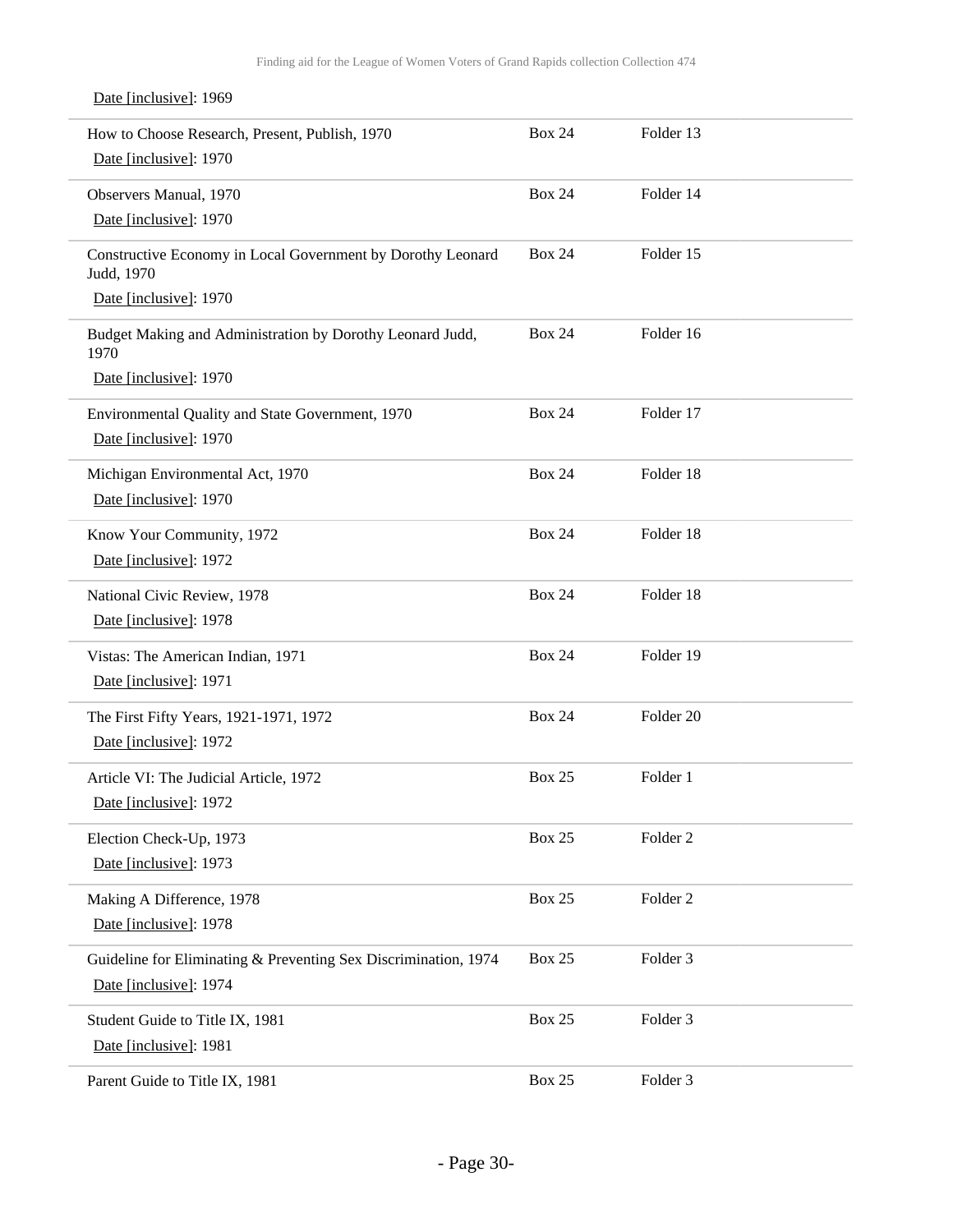| Date [inclusive]: 1981                          |               |                     |  |
|-------------------------------------------------|---------------|---------------------|--|
| Michigan's Flag, 1974                           | <b>Box 25</b> | Folder 4            |  |
| Date [inclusive]: 1974                          |               |                     |  |
| Our Flag, 1974                                  | <b>Box 25</b> | Folder 4            |  |
| Date [inclusive]: 1974                          |               |                     |  |
| Study Action, 1974                              | <b>Box 25</b> | Folder 5            |  |
| Date [inclusive]: 1974                          |               |                     |  |
| Choosing the President, 1976                    | <b>Box 25</b> | Folder <sub>6</sub> |  |
| Date [inclusive]: 1976                          |               |                     |  |
| Campaigning for Fair School Finance, 1978       | <b>Box 25</b> | Folder 6            |  |
| Date [inclusive]: 1978                          |               |                     |  |
| The Green Grass Roots, 1978                     | <b>Box 25</b> | Folder <sub>7</sub> |  |
| Date [inclusive]: 1978                          |               |                     |  |
| The Green Grass Roots, 1985                     | <b>Box 25</b> | Folder <sub>7</sub> |  |
| Date [inclusive]: 1985                          |               |                     |  |
| Government Financing Services in Michigan, 1978 | <b>Box 25</b> | Folder <sub>8</sub> |  |
| Date [inclusive]: 1978                          |               |                     |  |
| Sex Equity in Education, 1980                   | <b>Box 25</b> | Folder 9            |  |
| Date [inclusive]: 1980                          |               |                     |  |
| Troubled Cities, 1980                           | <b>Box 25</b> | Folder 10           |  |
| Date [inclusive]: 1980                          |               |                     |  |
| Management, 1980                                | <b>Box 25</b> | Folder 10           |  |
| Date [inclusive]: 1980                          |               |                     |  |
| Guide for Local Presidents, 1982                | <b>Box 25</b> | Folder 11           |  |
| Date [inclusive]: 1982                          |               |                     |  |
| OSP, 1983                                       | <b>Box 25</b> | Folder 11           |  |
| Date [inclusive]: 1983                          |               |                     |  |
| Candidate Committee, 1984                       | <b>Box 25</b> | Folder 12           |  |
| Date [inclusive]: 1984                          |               |                     |  |
| Getting Out the Vote, 1984                      | <b>Box 25</b> | Folder 13           |  |
| Date [inclusive]: 1984                          |               |                     |  |
| Agenda for Security, 1986                       | <b>Box 25</b> | Folder 13           |  |
| Date [inclusive]: 1986                          |               |                     |  |
| Consider Yourself for Public Service, 1989      | <b>Box 25</b> | Folder 13           |  |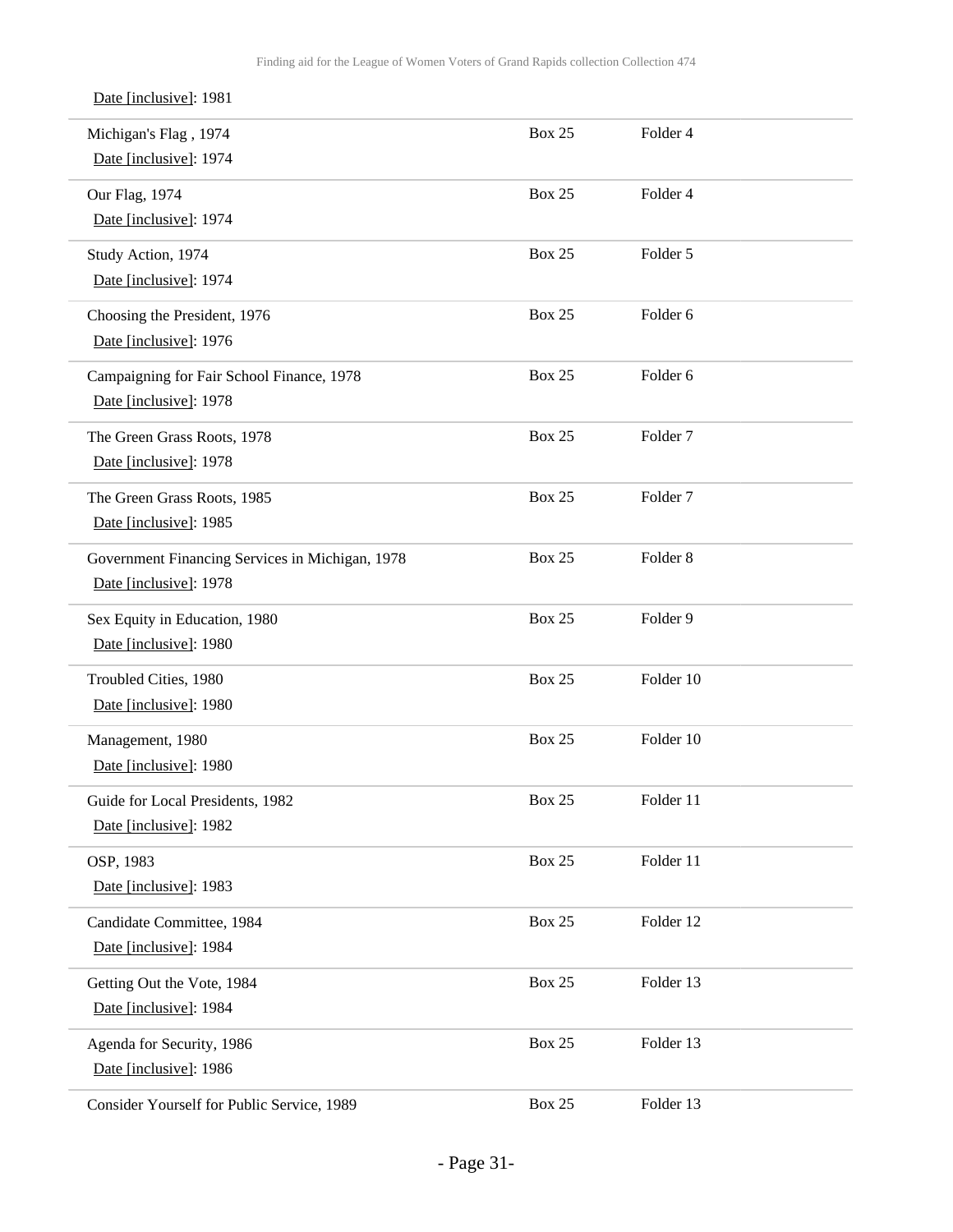| Know Your State, 1985<br>Date [inclusive]: 1985                                       | <b>Box 25</b> | Folder 14           |  |
|---------------------------------------------------------------------------------------|---------------|---------------------|--|
| The State We're In, 1986<br>Date [inclusive]: 1986                                    | <b>Box 25</b> | Folder 15           |  |
| The State We're In, 1990<br>Date [inclusive]: 1990                                    | <b>Box 25</b> | Folder 15           |  |
| Commission to Improve Michigan Courts, 1986<br>Date [inclusive]: 1986                 | <b>Box 25</b> | Folder 16           |  |
| Impact on Issues, 1986<br>Date [inclusive]: 1986                                      | <b>Box 25</b> | Folder 17           |  |
| National Issues Forum- Guide and Study, 1986<br>Date [inclusive]: 1986                | <b>Box 26</b> | Folder 1            |  |
| Report from the Hill- US League, 1986-1990<br>Date [inclusive]: 1986-1990             | <b>Box 26</b> | Folder <sub>2</sub> |  |
| Global Issues, 1988<br>Date [inclusive]: 1988                                         | <b>Box 26</b> | Folder <sub>3</sub> |  |
| Kent County AIDS Resource Directory, 1989<br>Date [inclusive]: 1989                   | <b>Box 26</b> | Folder 4            |  |
| Earth Care Paper Catalog, 1989<br>Date [inclusive]: 1989                              | <b>Box 26</b> | Folder 5            |  |
| Senior Power, 1990<br>Date [inclusive]: 1990                                          | <b>Box 26</b> | Folder 6            |  |
| Understanding Economic Policy, 1990<br>Date [inclusive]: 1990                         | <b>Box 26</b> | Folder <sub>7</sub> |  |
| Impact on Issues: A Leaders Guide to National Program, 1990<br>Date [inclusive]: 1990 | <b>Box 26</b> | Folder <sub>8</sub> |  |
| Filing Petitions for Public Office, 1990<br>Date [inclusive]: 1990                    | <b>Box 26</b> | Folder 9            |  |
| Citizens Guide to State Government, 1993<br>Date [inclusive]: 1993                    | <b>Box 26</b> | Folder 9            |  |
| Decision Making Via Satellite, 1990-1991<br>Date [inclusive]: 1990-1991               | <b>Box 26</b> | Folder 10           |  |
| Citizens in Government, 1992                                                          | <b>Box 26</b> | Folder 11           |  |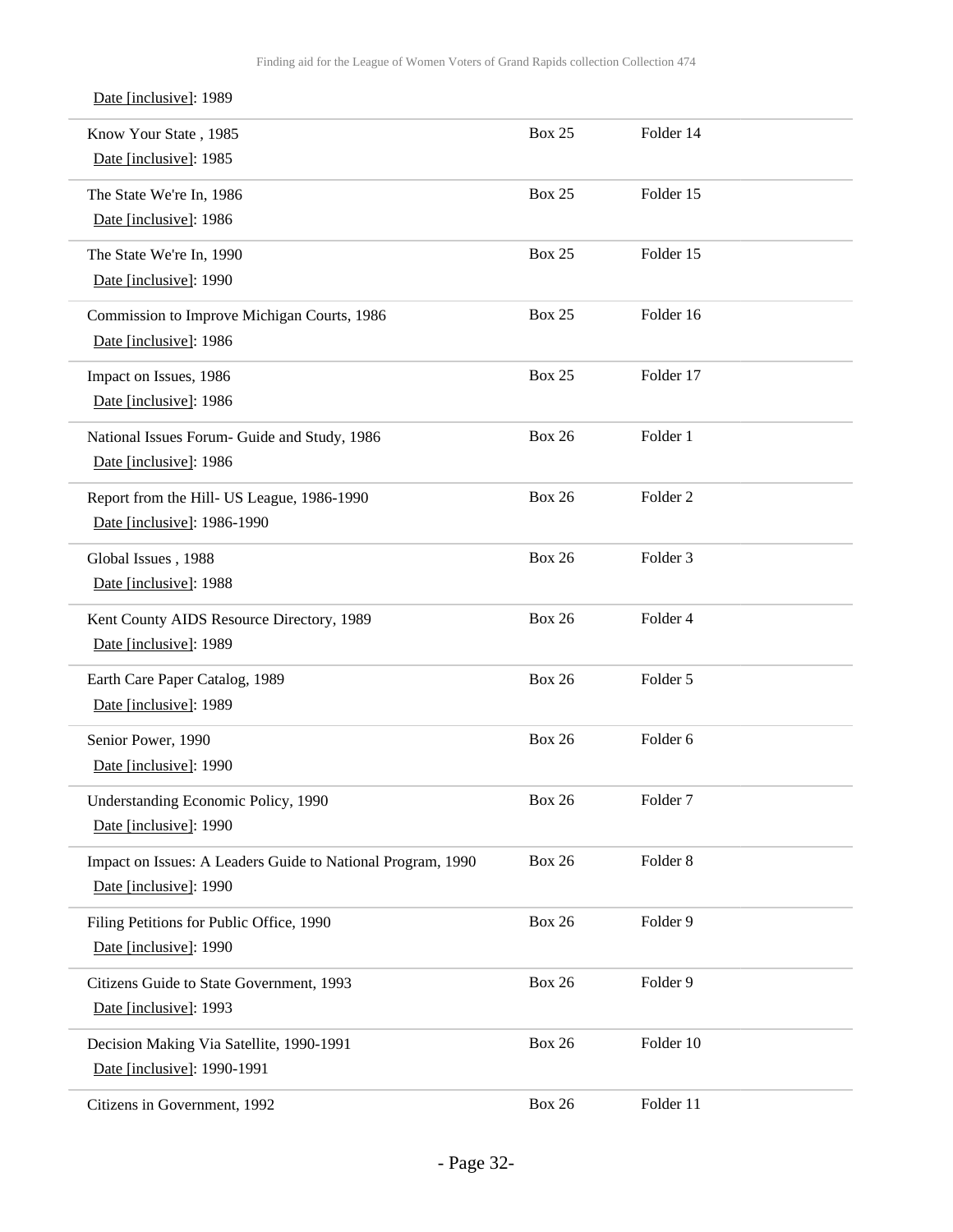| MI Ballot Proposal, 1993<br>Date [inclusive]: 1993                                  | <b>Box 26</b> | Folder 12           |
|-------------------------------------------------------------------------------------|---------------|---------------------|
| The Fulcrum- Newspaper for People with Disabilities, 1994<br>Date [inclusive]: 1994 | <b>Box 26</b> | Folder 13           |
| Guide to Media Coverage, 1994<br>Date [inclusive]: 1994                             | <b>Box 26</b> | Folder 14           |
| League of Women Voters in Perspective by Nancy M. Newman,<br>1994                   | <b>Box 26</b> | Folder 15           |
| Date [inclusive]: 1994                                                              |               |                     |
| Guide to State Government by Debbie Stabenow, 1994<br>Date [inclusive]: 1994        | <b>Box 26</b> | Folder 16           |
| The State We're In, 1995<br>Date [inclusive]: 1995                                  | <b>Box 26</b> | Folder 17           |
| Voter's Self Defense Manual, 1996<br>Date [inclusive]: 1996                         | <b>Box 26</b> | Folder 17           |
| Mr. Justice Brennan, 1996<br>Date [inclusive]: 1996                                 | <b>Box 26</b> | Folder 18           |
| Getting Into Issues, 1996<br>Date [inclusive]: 1996                                 | <b>Box 26</b> | Folder 19           |
| Transporting Radioactive Spent Fuel, 1996<br>Date [inclusive]: 1996                 | <b>Box 27</b> | Folder 1            |
| The Federalist Idea: 200 years later, 1997<br>Date [inclusive]: 1997                | <b>Box 27</b> | Folder <sub>2</sub> |
| US Government: Owner's Manual, 1997<br>Date [inclusive]: 1997                       | <b>Box 27</b> | Folder 3            |
| Guide-Drinking Water Protection, 1997<br>Date [inclusive]: 1997                     | <b>Box 27</b> | Folder 3            |
| A Guide to Public Policy Positions, 1997<br>Date [inclusive]: 1997                  | <b>Box 27</b> | Folder 4            |
| Miscellaneous Brochures and Pamphlets, 1940-1989<br>Date [inclusive]: 1940-1989     | <b>Box 27</b> | Folder 5            |
| Miscellaneous Brochures and Pamphlets, 1990-1995                                    | <b>Box 27</b> | Folder 6            |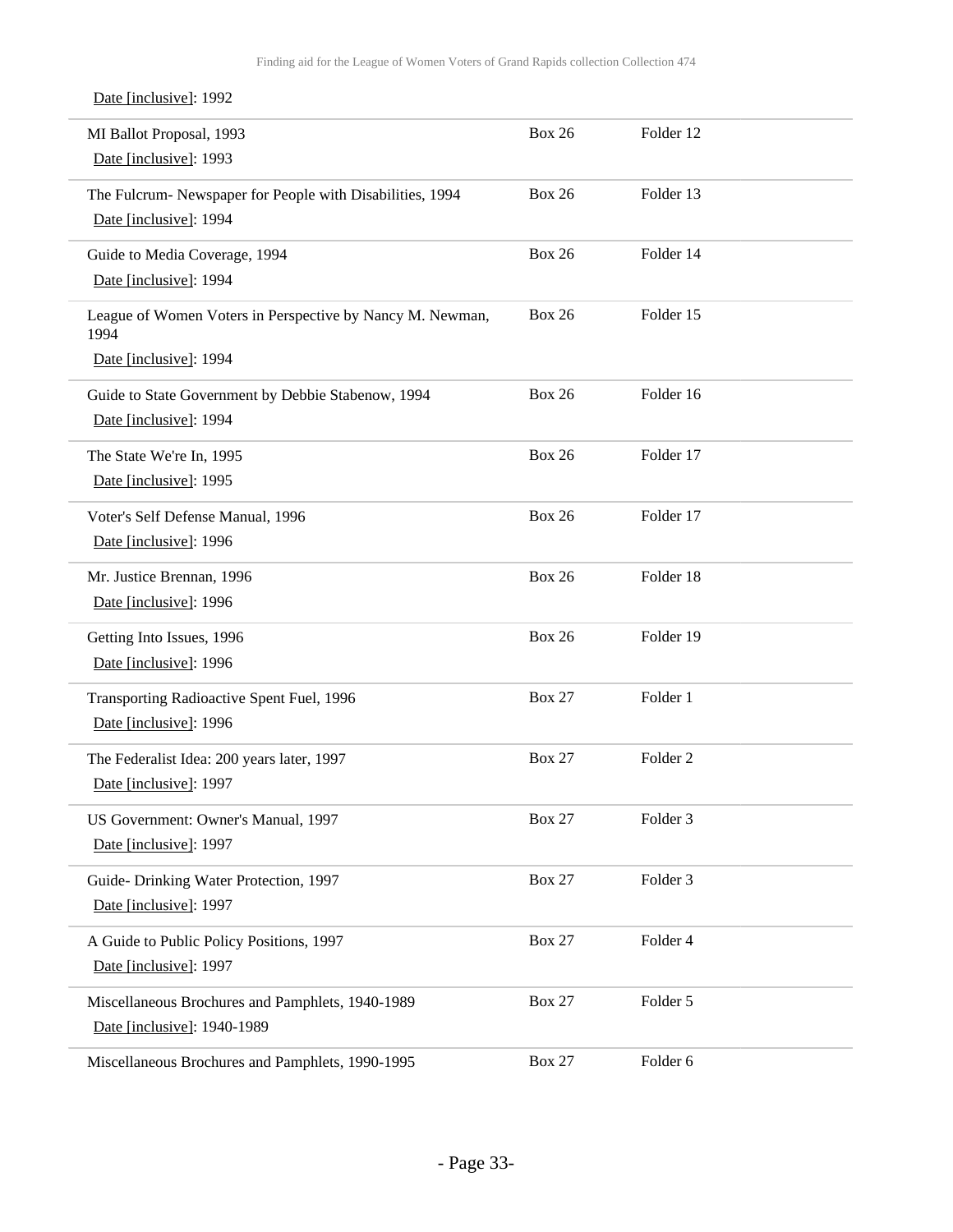Date [inclusive]: 1990-1995

## **^** [Return to Table of Contents](#page-1-0)

## <span id="page-33-0"></span>**IV. Newspaper, 1942-1993**

Date [inclusive]: 1942-1993

### **Scope and Contents**

This series contains newspaper clippings from the Grand Rapids Press, the Grand Rapids Herald, and from the Detroit News, among other unidentified news outlets. A large part of the clippings range from 1942 to 2017, however some are unidentified.

| <b>Title/Description</b>    | <b>Instances</b> |                     |
|-----------------------------|------------------|---------------------|
| (n.d. )                     | <b>Box 28</b>    | Folder 1            |
| Date [bulk]: n.d.           |                  |                     |
| (n.d.)                      | <b>Box 28</b>    | Folder <sub>2</sub> |
| Date [bulk]: n.d.           |                  |                     |
| 1942-1947                   | <b>Box 28</b>    | Folder 3            |
| Date [inclusive]: 1942-1947 |                  |                     |
| 1950-1959                   | <b>Box 28</b>    | Folder 4            |
| Date [inclusive]: 1950-1959 |                  |                     |
| 1960-1965                   | <b>Box 28</b>    | Folder 5            |
| Date [inclusive]: 1960-1965 |                  |                     |
| 1960-1965                   | <b>Box 28</b>    | Folder 6            |
| Date [inclusive]: 1960-1965 |                  |                     |
| 1970-1979                   | <b>Box 28</b>    | Folder <sub>7</sub> |
| Date [inclusive]: 1970-1979 |                  |                     |
| 1970-1979                   | <b>Box 28</b>    | Folder <sub>8</sub> |
| Date [inclusive]: 1970-1979 |                  |                     |
| 1980-1989                   | <b>Box 28</b>    | Folder 9            |
| Date [inclusive]: 1980-1989 |                  |                     |
| 1990-1993                   | <b>Box 28</b>    | Folder 10           |
| Date [inclusive]: 1990-1993 |                  |                     |

**^** [Return to Table of Contents](#page-1-0)

## <span id="page-33-1"></span>**V. Miscellaneous, 1946-2017**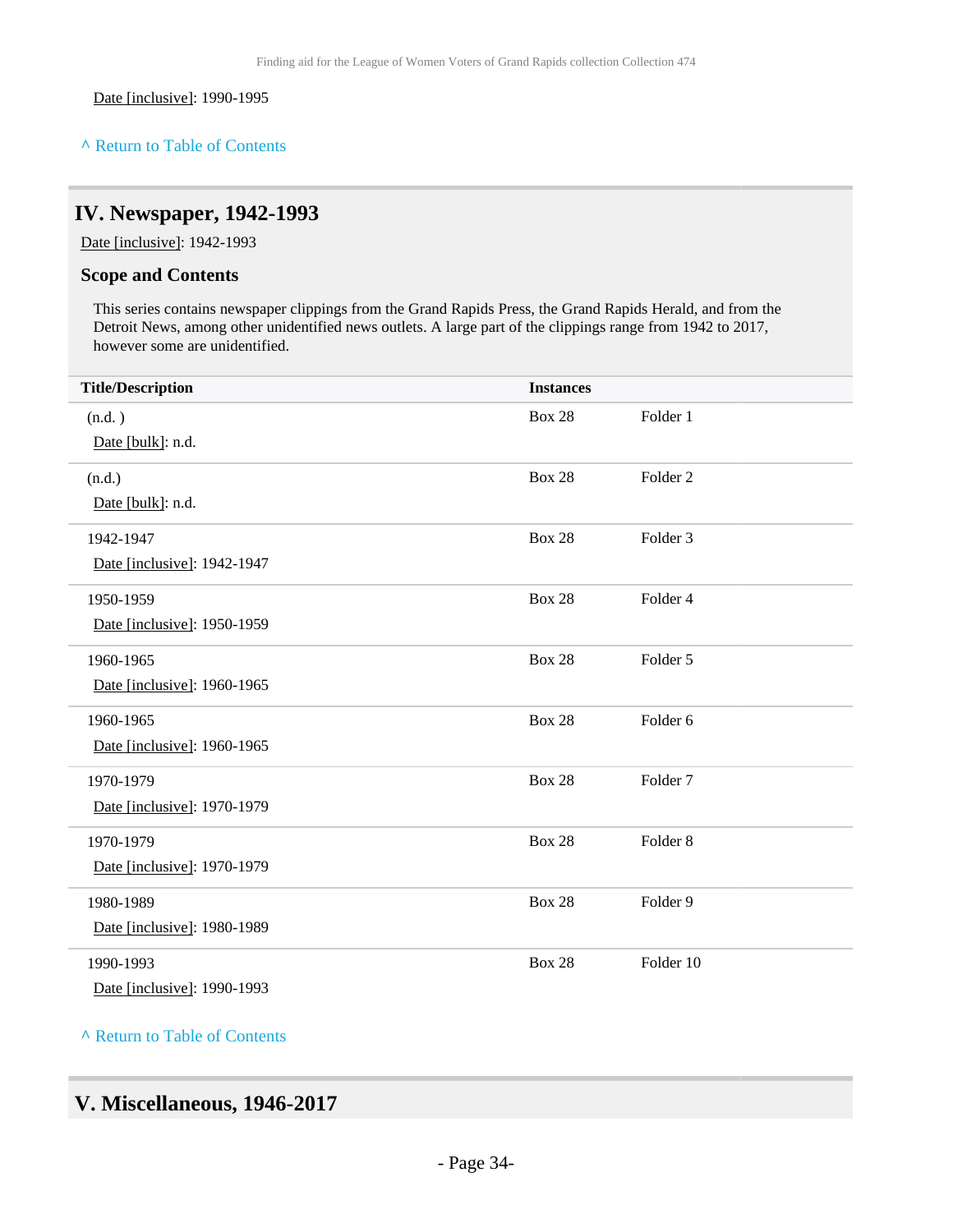#### Date [inclusive]: 1946-2017

#### **Scope and Contents**

This series contains two scrapbooks, one focuses solely on the a voter registration drive from 1950 and the other on the 1970s. Additionally, it contains a binder composed by Susan Timmons, an ex-president of the league, photo negatives, photos, slides. There are two award plaques, one from Planned Parenthood and the other from a childcare community. Included in this series are buttons and bookmarks with the league colors and initials, a cassette tape, and five VHS tapes. These materials generally range from the late 1940s to the early 2000s.

| <b>Title/Description</b>                                                                                | <b>Instances</b> |                     |
|---------------------------------------------------------------------------------------------------------|------------------|---------------------|
| Scrapbook- November Voter Registration Drive, 1950<br>Date [inclusive]: 1950                            | <b>Box 29</b>    |                     |
| Scrapbook-LWV Continuities, 1971-1976<br>Date [inclusive]: 1971-1976                                    | <b>Box 30</b>    |                     |
| LWV by Susan Timmons, 1977-1978<br>Date [inclusive]: 1977-1978                                          | Box 31           |                     |
| Photo Negatives, (n.d)<br>Date [bulk]: n.d                                                              | <b>Box 32</b>    | Folder 1            |
| Photos, 1946-2017<br>Date [inclusive]: 1946-2017                                                        | <b>Box 32</b>    | Folder <sub>2</sub> |
| Photos, 1990<br>Date [inclusive]: 1990                                                                  | <b>Box 32</b>    | Folder <sub>3</sub> |
| Slides, (n.d.)<br>Date [bulk]: n.d.                                                                     | <b>Box 32</b>    | Folder 4            |
| Maggie Award from Planned Parenthood, 1983<br>Date [inclusive]: 1983                                    | <b>Box 32</b>    | Folder 5            |
| Award from Community Coordinated Childcare for Community<br>Involvement, 1990<br>Date [inclusive]: 1990 | <b>Box 32</b>    | Folder <sub>6</sub> |
| Miscellaneous Notes, (n.d.)<br>Date [bulk]: n.d.                                                        | <b>Box 32</b>    | Folder <sub>7</sub> |
| LWV Buttons and Bookmarks, (n.d.)<br>Date [bulk]: n.d.                                                  | Box 33           | Folder 1            |
| LWV Radio Interview on a Cassette Tape, (n.d.)<br>Date [bulk]: n.d.                                     | Box 33           | Folder <sub>2</sub> |
| LWV Proposal A Forum- VHS, (n.d.)<br>Date [bulk]: n.d.                                                  | Box 33           | Folder 3            |
| Tools for Drinking Water by LWV Education Fund- VHS, (n.d.)                                             | Box 33           | Folder 4            |